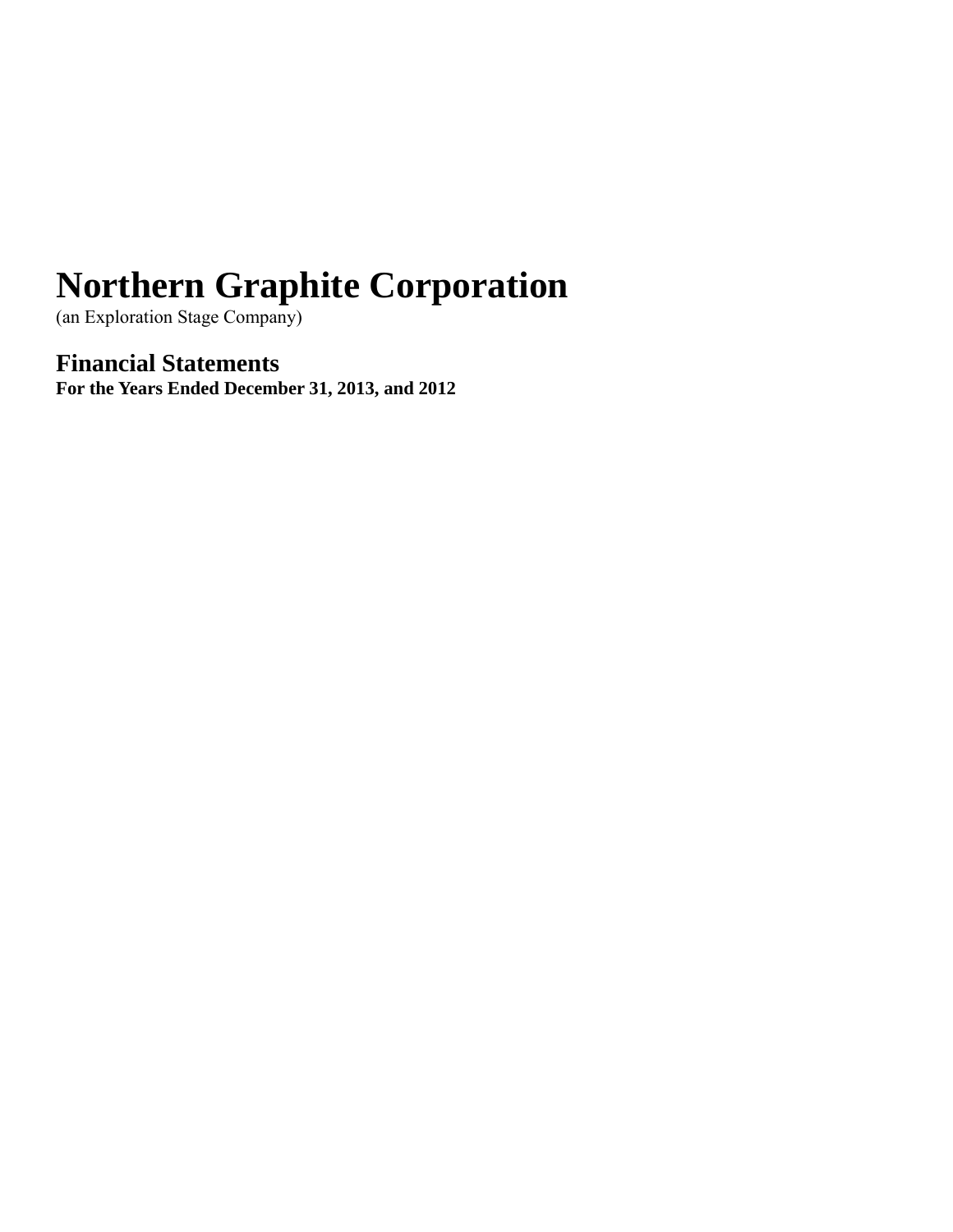

### **INDEPENDENT AUDITORS' REPORT**

### To the Shareholders of **Northern Graphite Corp:**

We have audited the accompanying financial statements of **Northern Graphite Corp**., which comprise the statements of financial position as at December 31, 2013 and 2012 and the statements of comprehensive loss, changes in equity, and cash flows for the years then ended and the related notes, which comprise a summary of significant accounting policies and other explanatory information.

### *Management's Responsibility for the Financial Statements*

Management is responsible for the preparation and fair presentation of these financial statements in accordance with International Financial Reporting Standards, and for such internal control as management determines is necessary to enable the preparation of financial statements that are free from material misstatement, whether due to fraud or error.

### *Auditors' Responsibility*

Our responsibility is to express an opinion on these financial statements based on our audits. We conducted our audits in accordance with Canadian generally accepted auditing standards. Those standards require that we comply with ethical requirements and plan and perform the audits to obtain reasonable assurance about whether the financial statements are free from material misstatement.

An audit involves performing procedures to obtain audit evidence about the amounts and disclosures in the financial statements. The procedures selected depend on the auditors' judgment, including the assessment of the risks of material misstatement of the financial statements, whether due to fraud or error. In making those risk assessments, the auditor considers internal control relevant to the entity's preparation and fair presentation of the financial statements in order to design audit procedures that are appropriate in the circumstances, but not for the purpose of expressing an opinion on the effectiveness of the entity's internal control. An audit also includes evaluating the appropriateness of accounting policies used and the reasonableness of accounting estimates made by management, as well as evaluating the overall presentation of the financial statements.

We believe that the audit evidence we have obtained in our audits is sufficient and appropriate to provide a basis for our audit opinion. 

#### *Opinion*

In our opinion, the financial statements present fairly, in all material respects, the financial position of Northern Graphite Corp. as at December 31, 2013 and December 31, 2012, and the results of its financial performance and its cash flows for the years then ended in accordance with International Financial Reporting Standards.

#### *Emphasis of Matter*

Without qualifying our opinion, we draw attention to Note 1 of these financial statements, which states that Northern Graphite Corp. incurred significant losses from operations, negative cash flows from operating activities and has an accumulated deficit. This, along with other matters described in Note 1, indicates the existence of a material uncertainty which may cast significant doubt about the ability of Northern Graphite Corp. to continue as a going concern.

1N P LLP

February 28, 2014





Vancouver, British Columbia **Chartered Professional Accountants** 

**Accounting › Consulting › Tax 2300, 1055 Dunsmuir Street, PO Box 49148; Vancouver BC; V7X 1J1 1-877-688-8408 P: 604-685-8408 F: 604-685-8594 www.MNP.ca**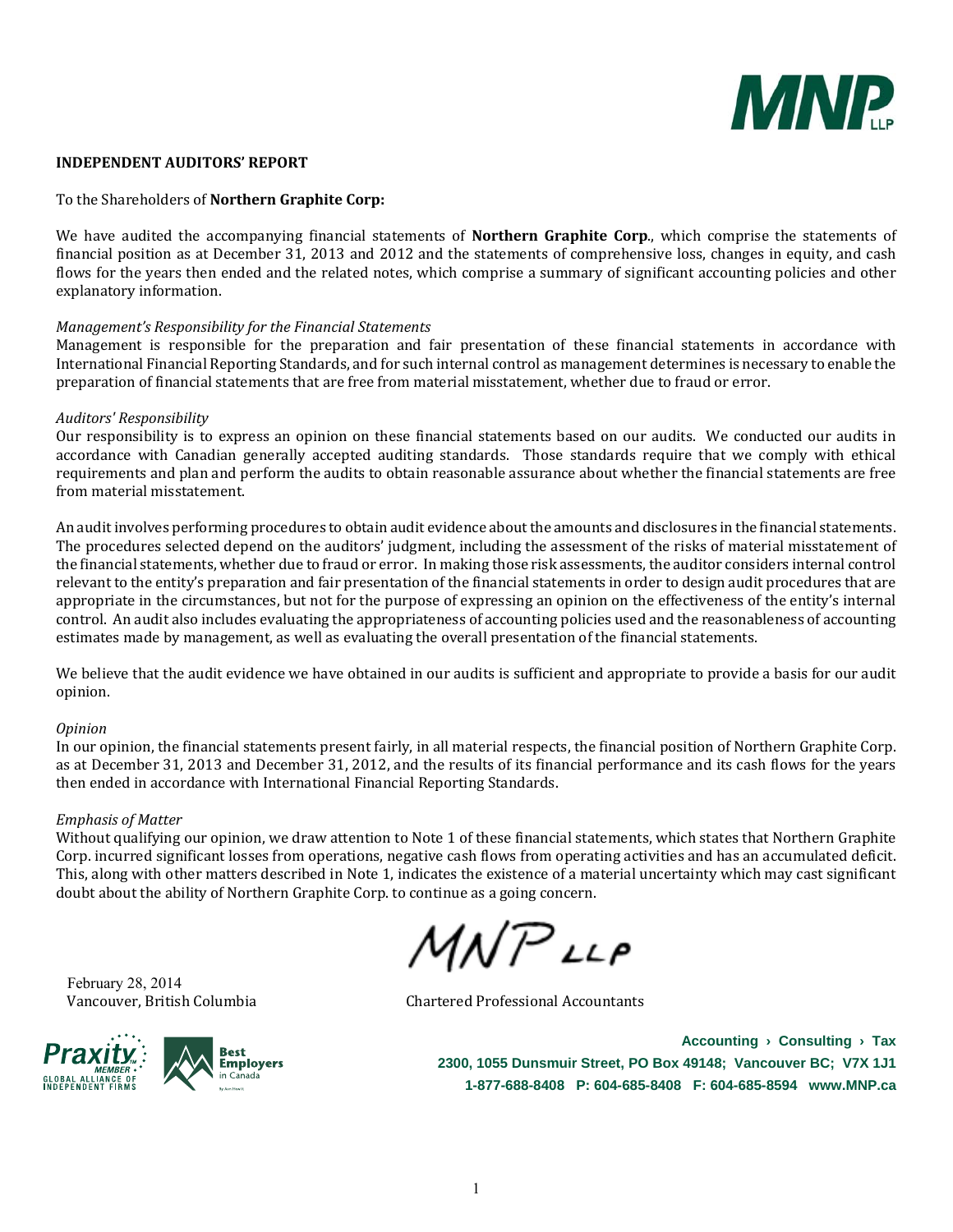### (an exploration stage company) **Statements of Financial Position**

|                                                    | As at       | As at       |
|----------------------------------------------------|-------------|-------------|
|                                                    | December 31 | December 31 |
|                                                    | 2013        | 2012        |
|                                                    | \$          | \$          |
| <b>Assets</b>                                      |             |             |
| <b>Current</b>                                     |             |             |
| Cash and cash equivalents                          | 3,358,399   | 8,281,725   |
| HST receivable                                     | 99,979      | 150,803     |
| Prepaid expenses and deposits                      | 46,453      | 46,785      |
|                                                    | 3,504,831   | 8,479,313   |
| Deposits                                           | 53,000      | 26,500      |
| Reclamation deposit (note 14)                      | 803,135     | 319,590     |
| Property and equipment (note 4)                    | 448,479     | 516,583     |
| Exploration and evaluation assets (notes 5 and 6)  | 10,009,218  | 7,143,817   |
|                                                    | 14,818,663  | 16,485,803  |
| <b>Liabilities</b>                                 |             |             |
| <b>Current</b>                                     |             |             |
| Accounts payable and accrued liabilities (note 12) | 280,079     | 481,129     |
|                                                    | 280,079     | 481,129     |
| Reclamation and close down provision (note 14)     | 322,081     | 319,590     |
|                                                    | 602,160     | 800,719     |
| <b>Shareholders' equity</b>                        |             |             |
| Share capital (note 7)                             | 20,317,304  | 20,238,328  |
| Warrants (note 7)                                  |             | 53,976      |
| Contributed surplus (note 7)                       | 2,605,915   | 2,605,984   |
| Deficit                                            | (8,706,716) | (7,213,204) |
| Total shareholders' equity                         | 14,216,503  | 15,685,084  |
| Total liabilities and shareholders' equity         | 14,818,663  | 16,485,803  |

*The accompanying notes are an integral part of these financial statements* 

### **Approved by the Board of Directors and authorized for issue on February 28, 2014**

 **(signed) Gregory Bowes (signed) Donald Christie Director Director**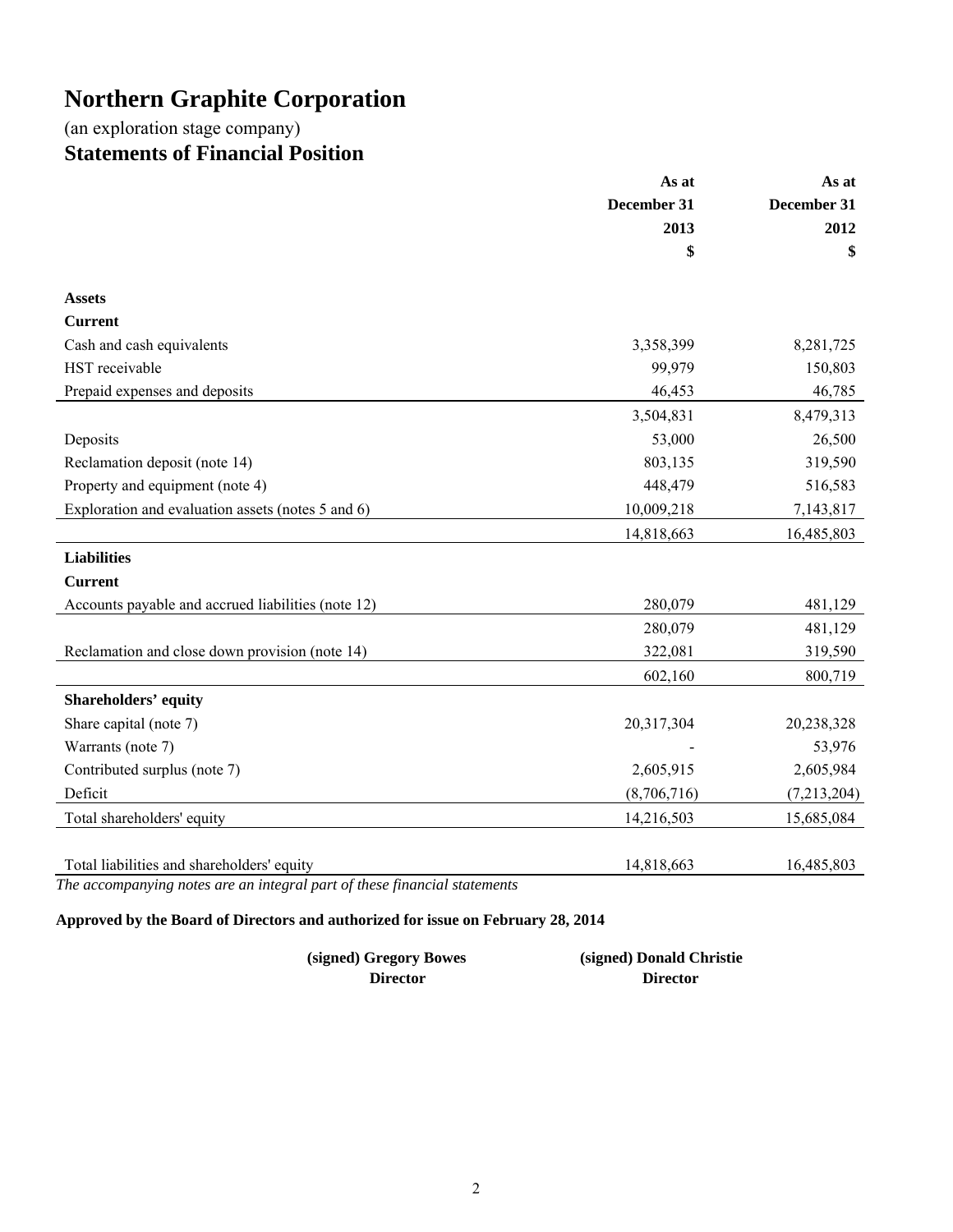(an exploration stage company)

## **Statements of Comprehensive Loss**

|                                                                | <b>Years ended December 31</b> |             |
|----------------------------------------------------------------|--------------------------------|-------------|
|                                                                | 2013                           | 2012        |
|                                                                | \$                             | \$          |
| General and administrative expenses                            |                                |             |
| Management and consulting fees (note 12)                       | 836,860                        | 1,133,804   |
| Legal and audit                                                | 96,959                         | 133,994     |
| Office and miscellaneous (note 12)                             | 561,050                        | 942,316     |
| Share-based payments (notes 7 and 12)                          | (69)                           | 1,438,646   |
| Depreciation                                                   | 68,104                         | 71,782      |
| Foreign exchange loss (gain)                                   | 1,959                          | (1,256)     |
|                                                                | 1,564,863                      | 3,719,286   |
|                                                                |                                |             |
| <b>Loss from operations</b>                                    | (1, 564, 863)                  | (3,719,286) |
| Interest income                                                | 71,351                         | 83,951      |
| <b>Income before taxes</b>                                     | (1,493,512)                    | (3,635,335) |
| Tax expense                                                    |                                |             |
| Loss and comprehensive loss for the year                       | (1,493,512)                    | (3,635,335) |
| Loss per share                                                 | (0.03)                         | (0.08)      |
| Weighted average number of shares – basic<br>and fully diluted | 49,091,692                     | 45,200,127  |

*The accompanying notes are an integral part of these financial statements*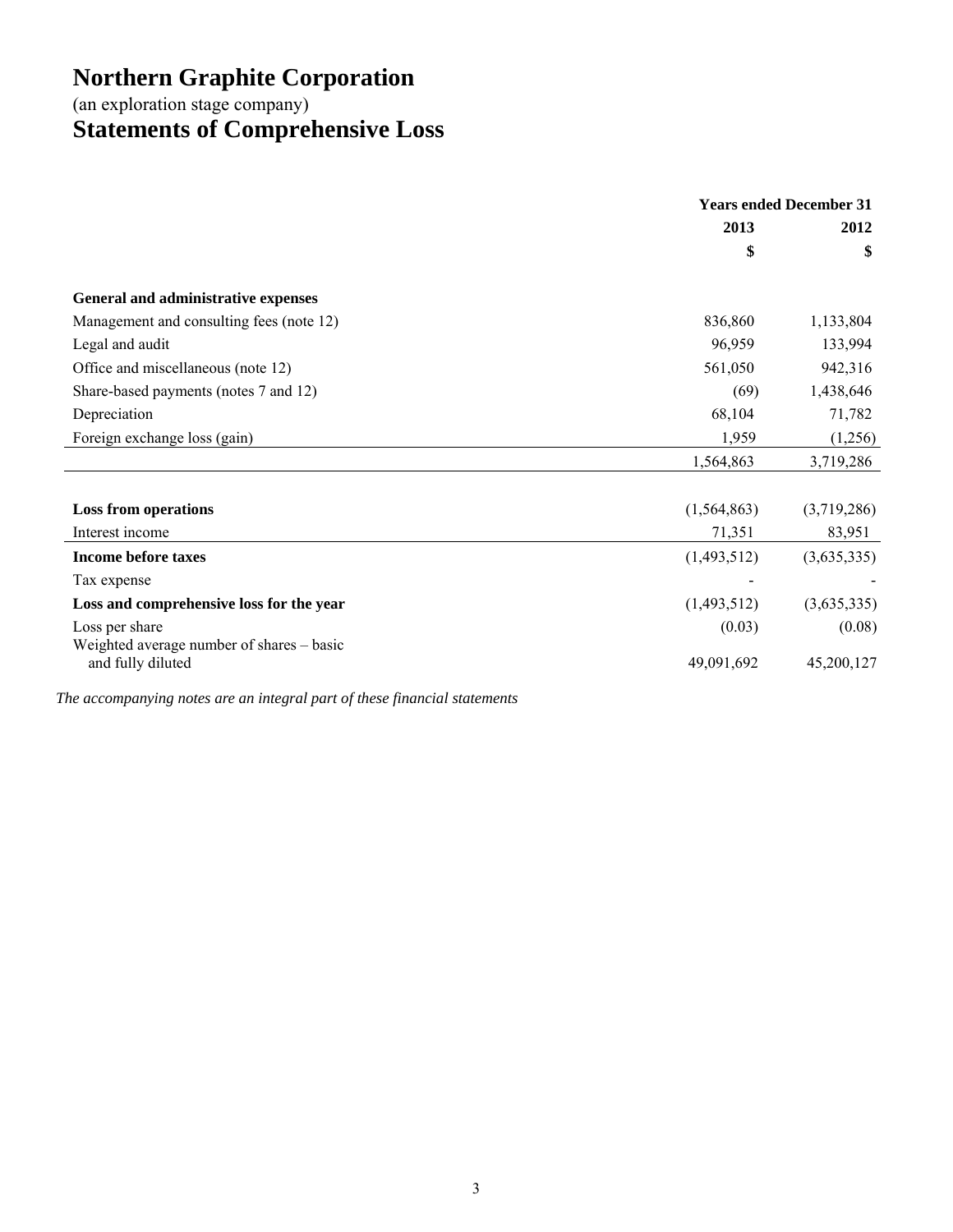(an exploration stage company)

## **Statements of Changes in Shareholders' Equity**

|                                                |               |               |                 | Contributed    |                |               |
|------------------------------------------------|---------------|---------------|-----------------|----------------|----------------|---------------|
|                                                | Number of     | Share capital | <b>Warrants</b> | <b>Surplus</b> |                |               |
|                                                | <b>Shares</b> | <b>Amount</b> | reserve         | <b>Reserve</b> | <b>Deficit</b> | <b>Total</b>  |
|                                                |               | \$            | \$              | \$             | \$             | S             |
| Balance at December 31, 2012                   | 49,081,281    | 20,238,328    | 53,976          | 2,605,984      | (7,213,204)    | 15,685,084    |
| Fair value of warrants expired                 |               | 53,976        | (53, 976)       |                |                |               |
| Proceeds from the exercise of options          | 50,000        | 25,000        |                 |                |                | 25,000        |
| Share-based payment expense (note 7 and 12)    |               |               |                 | (69)           |                | (69)          |
| Net loss                                       |               |               |                 |                | (1,493,512)    | (1, 493, 512) |
| Balance, December 31, 2013                     | 49,131,281    | 20,317,304    |                 | 2,605,915      | (8,706,716)    | 14,216,503    |
| Balance at December 31, 2011                   | 37,415,167    | 7,859,427     | 134,647         | 1,241,085      | (3,577,869)    | 5,657,290     |
| Share capital issued through private placement | 6,206,377     | 10,550,841    |                 |                |                | 10,550,841    |
| Issued pursuant to the exercise of warrants    | 5,234,737     | 1,727,601     |                 |                |                | 1,727,601     |
| Issued pursuant to the exercise of options     | 225,000       | 112,500       |                 |                |                | 112,500       |
| Fair value of options exercised                |               | 73,747        |                 | (73, 747)      |                |               |
| Warrants issued in private placement           |               | (53,976)      | 53,976          |                |                |               |
| Fair value of warrants exercised               |               | 133,957       | (133,957)       |                |                |               |
| Fair value of expired warrants                 |               | 690           | (690)           |                |                |               |
| Share issuance costs                           |               | (166, 459)    |                 |                |                | (166, 459)    |
| Share-based payment expense                    |               |               |                 | 1,438,646      |                | 1,438,646     |
| Net loss                                       |               |               |                 |                | (3,635,335)    | (3,635,335)   |
| Balance, December 31, 2012                     | 49,081,281    | 20,238,328    | 53,976          | 2,605,984      | (7,213,204)    | 15,685,084    |

*The accompanying notes are an integral part of these financial statements*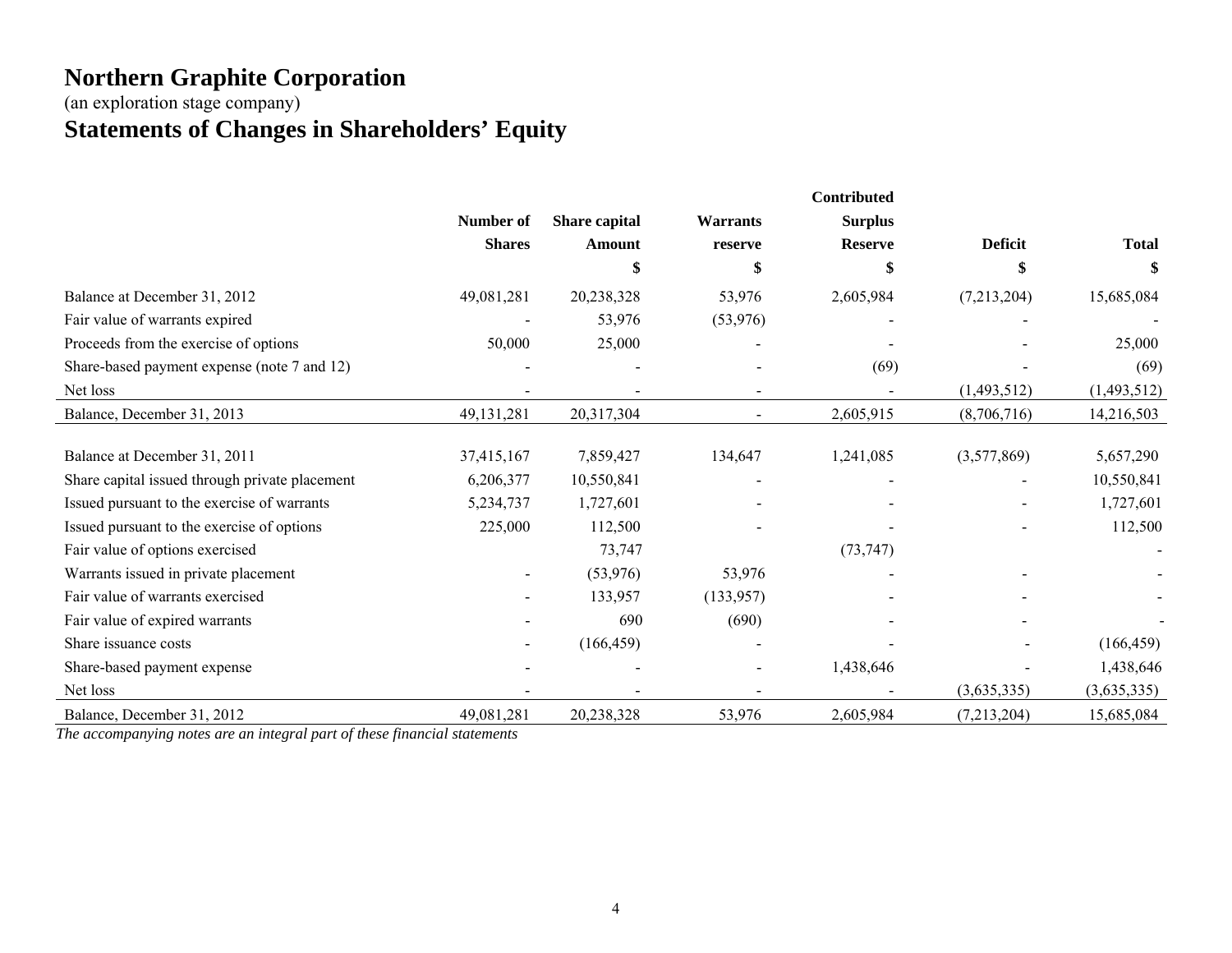## (an exploration stage company)

## **Statements of Cash Flows**

|                                                                                                                     | <b>Years ended December 31</b> |             |  |
|---------------------------------------------------------------------------------------------------------------------|--------------------------------|-------------|--|
|                                                                                                                     | 2013                           | 2012        |  |
|                                                                                                                     | \$                             | \$          |  |
| Cash provided by (used in)                                                                                          |                                |             |  |
| <b>Operating activities</b>                                                                                         |                                |             |  |
| Loss for the year                                                                                                   | (1,493,512)                    | (3,635,335) |  |
| Items not affecting cash                                                                                            |                                |             |  |
| Accretion of asset retirement obligation                                                                            | (1, 444)                       |             |  |
| Depreciation                                                                                                        | 68,104                         | 71,782      |  |
| Share-based payments                                                                                                | (69)                           | 1,438,646   |  |
| HST receivable                                                                                                      | 50,824                         | (33,058)    |  |
| Prepaid expenses and deposits                                                                                       | 332                            | (6,960)     |  |
| Accounts payable and accrued liabilities                                                                            | (66, 178)                      | (25,315)    |  |
| Net cash used in operating activities                                                                               | (1,441,943)                    | (2,190,240) |  |
| Financing activities                                                                                                |                                |             |  |
| Due to Mindesta                                                                                                     |                                | (16, 127)   |  |
| Issuance of share capital in private placement                                                                      |                                | 10,550,841  |  |
| Proceeds from the exercise of options                                                                               | 25,000                         | 112,500     |  |
| Proceeds from the exercise of warrants                                                                              |                                | 1,727,601   |  |
| Share issuance costs                                                                                                |                                | (166, 459)  |  |
| Net cash generated from financing activities                                                                        | 25,000                         | 12,208,356  |  |
| Investing activities                                                                                                |                                |             |  |
| Purchase of fixed assets                                                                                            |                                | (14,200)    |  |
| (Increase) decrease in deposits                                                                                     | (26,500)                       | 380,982     |  |
| (Increase) in reclamation deposit                                                                                   | (479, 610)                     |             |  |
| Exploration and evaluation costs                                                                                    | (3,000,273)                    | (3,727,869) |  |
| Net cash used in investing activities                                                                               | (3,506,383)                    | (3,361,087) |  |
| Net increase (decrease) in cash and cash equivalents                                                                | (4,923,326)                    | 6,657,029   |  |
| Cash and cash equivalents, beginning of year                                                                        | 8,281,725                      | 1,624,696   |  |
|                                                                                                                     |                                |             |  |
| Cash and cash equivalents, end of year<br>The accompanying notes are an integral part of these financial statements | 3,358,399                      | 8,281,725   |  |
|                                                                                                                     |                                |             |  |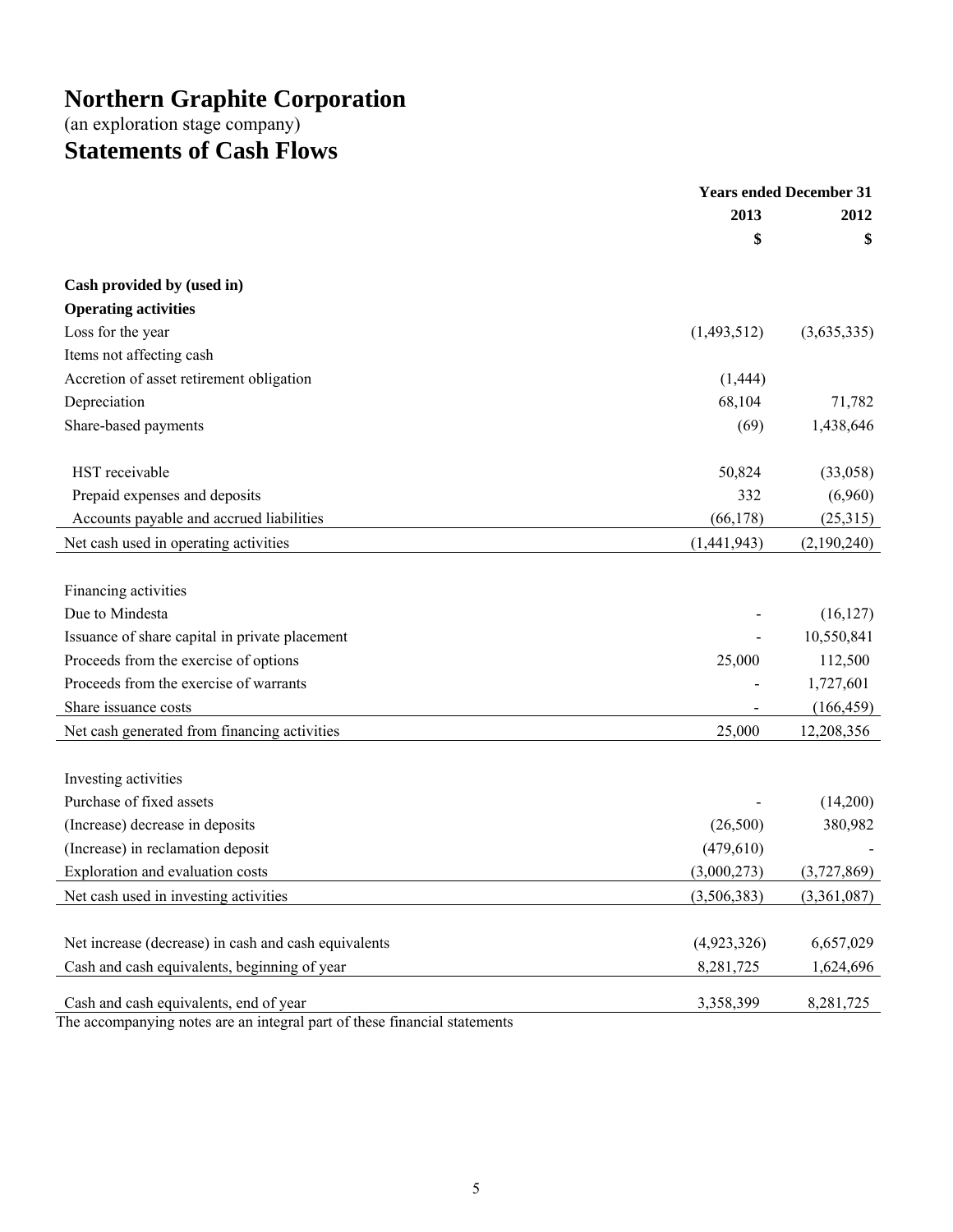### *1. Corporate Information*

Northern Graphite Corporation ("Northern" or "the Company") was incorporated under the laws of the Province of Ontario on February 25, 2002, under the name Industrial Minerals Canada Inc. The Company's name was changed to Northern on March 1, 2010. Northern was incorporated by its former parent company, Mindesta Inc. ("Mindesta" formerly Industrial Minerals, Inc.), to develop and hold title to a 100% interest in the Bissett Creek Graphite Property (the "Bissett Creek Property"). Mindesta is a Delaware corporation which trades on the OTC Bulletin Board ("MDST") in the United States. The Company was a wholly owned subsidiary of Mindesta until early in 2010. As at December 31, 2012, Mindesta's interest in Northern had decreased to less than 1%. As at December 31, 2013, Mindesta no longer owned any shares in Northern. Northern is listed on the TSX Venture Exchange and trades under the symbol "NGC".

The Company's address and head office is 290 Picton Avenue, Suite 201, Ottawa, Ontario K1Z 8P8 Canada.

### *2. Basis of Preparation*

### *a. Statement of compliance*

These financial statements and the notes thereto (the "Financial Statements") present Northern's financial results of operations and financial position under International Financial Reporting Standards ("IFRS") as at and for the years ended December 31, 2013 and 2012.

In the opinion of management, all adjustments necessary to present fairly the financial position of the Company as at December 31, 2013 and the results of its operations and cash flows for the year then ended have been made.

The policies set out in note 3 were consistently applied to all the periods presented.

The Financial Statements were approved and authorized for issue by the Board of Directors on February 28, 2014.

### *b. Basis of measurement*

The Financial Statements have been prepared on a historical cost basis except those accounts as noted in the financial instruments section (note 11). In addition, the Financial Statements have been prepared using the accrual basis of accounting.

### *c. Going Concern*

The Company is an exploration stage company that incurred a net loss of \$1,493,326 for the year ended December 31, 2013 (2012 - \$3,635,335) and has an accumulated deficit of \$8,706,716 since the inception of the Company. As at December 31, 2013, the Company had working capital of \$3,224,752 (December 31, 2012 – \$7,998,184). The Company's ability to continue as a going concern is dependent upon its ability to raise additional capital to continue the development of the Bissett Creek Property. On March 16, 2012, the Company raised financing with gross proceeds of \$10,550,841 as described in note 7. While the Company has been successful in raising capital to advance the Bissett Creek Property, substantial additional capital is required to ultimately build a mine and processing plant on the Bissett Creek Property and to enable the Company to continue its operations. However, there is a high degree of risk and many inherent uncertainties in the mining industry and there is no assurance management will be successful in its endeavors. These factors indicate the existence of a material uncertainty which may cast significant doubt about the ability of the Company to continue as a going concern.

The Financial Statements have been prepared on a going concern basis, which assumes that the Company will be able to continue in operation for the foreseeable future and will be able to realize its assets and discharge its liabilities and commitments in the normal course of business.

The Company's management believes that it will continue to be able to generate sufficient funds from public or private debt or equity financings for the Company to continue to operate. The Financial Statements do not include any adjustments that might result from negative outcomes with respect to these uncertainties.

### *d. Functional and presentation currency*

The Company's functional and presentation currency is the Canadian dollar.

### *e. Critical accounting estimates and judgments*

The preparation of the Financial Statements requires management to make estimates and judgments that affect the reported amounts of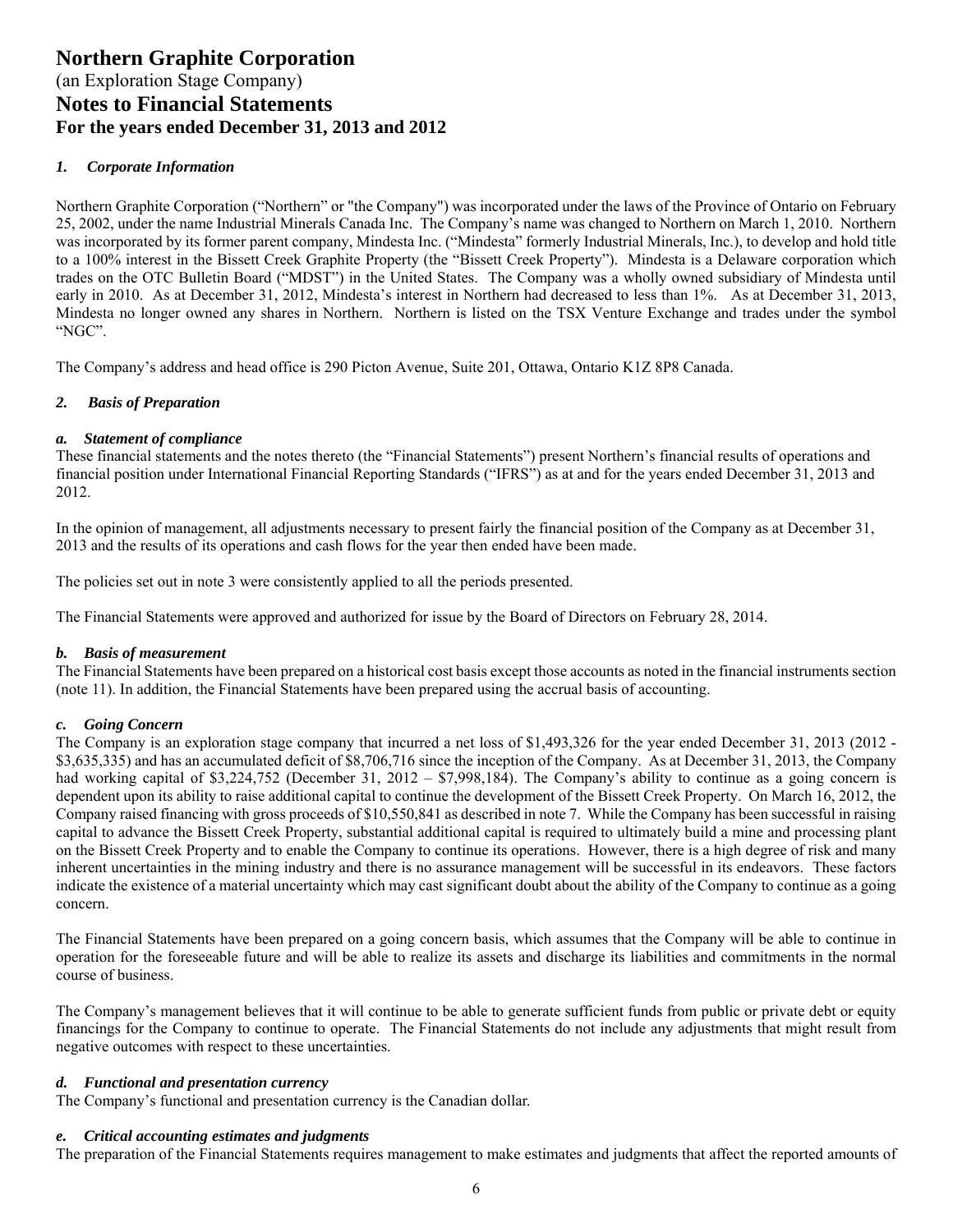assets and liabilities at the date of the Financial Statements, and revenues and expenses for the period. By their nature, these estimates and judgments are subject to uncertainty and the effect on the Financial Statements of changes in such estimates in future periods could be significant. Actual results may differ from those estimates and judgments.

*Significant estimates used in the preparation of the Financial Statements include, but are not limited to:* 

- (i) asset carrying values and impairment charges;
- (ii) the economic recoverability of exploration expenditures incurred and the probability of future economic benefits from development expenditures incurred;
- (iii) the expected costs of asset retirement obligations; and
- (iv) the calculation of share-based compensation and warrants which includes the assumptions used in the Black-Scholes option pricing model including volatility, estimated forfeiture rates and expected time until exercise.

*Significant judgments used in the preparation of these Financial Statements include, but are not limited to:* 

- (i) those relating to the assessment of the Company's ability to continue as a going concern;
- (ii) the useful lives and related depreciation of property and equipment;
- (iii) the identification of separately identifiable components in property and equipment where their respective cost is significant in comparison to the total cost;
- (iv) the classification of expenditures as exploration and evaluation assets; and
- (v) the recognition of deferred tax.

*The key sources of estimation uncertainty that have a significant risk of causing material adjustment to the amounts recognized in the financial statements are as follows:* 

(i) Exploration and evaluation assets

The Company is required to review the carrying value of its exploration and evaluation properties for potential impairment. Impairment is indicated if the carrying value of the Company's exploration and evaluation is not recoverable. If impairment is indicated, the amount by which the carrying value of exploration and evaluation assets exceeds their estimated fair value is changed to the statement of loss.

Evaluating for recoverability during the exploration and evaluation phase requires judgment in determining whether future economic benefits from future exploitation, sale or otherwise are likely. Evaluations may be more complex where activities have not reached a stage which permits a reasonable assessment of the existence of reserves or resources. Management must make certain estimates and assumptions about future events or circumstances including, but not limited to, the interpretation of geological, geophysical and seismic data, the Company's financial ability to continue exploration and evaluation activities, contractual issues with joint venture partners, the impact of government legislation and political stability in the region, and the impact of current and expected future metal prices to potential reserves.

(ii) Share-based payments

The Company has an equity-settled share-based scheme for directors, officers, employees and consultants. Services received, and the corresponding increase in equity, are measured by reference to the fair value of the equity instruments at the date of the grant, excluding the impact of any non-market vesting conditions. The fair value of share options are estimated by using the Black-Scholes model on the date of the grant based on certain assumptions. Those assumptions are described in Note 7 and include, among others, expected volatility, expected life of the options and number of options expected to vest.

(iii) Useful lives of equipment, buildings and improvements depreciation

The Company estimates the useful lives of equipment, buildings, and improvements based on the period over which the assets are expected to be available for use. The depreciation method and useful lives reflect the pattern in which management expects the asset's future economic benefits to be consumed by the Company. The amounts and timing of recorded expenses for any period would be affected by changes in assumptions and estimates used.

(iv) Taxes

Significant management judgment is required to determine the amount of deferred tax assets that can be recognized, based upon the probable timing and the level of future taxable income realized, including the usage of tax planning strategies.

### (v) Restoration and site closure provision

The Company recognizes the liability for statutory, contractual, constructive or legal obligations, including those associated with the reclamation of mineral properties, when those obligations result from the exploration or development of its properties.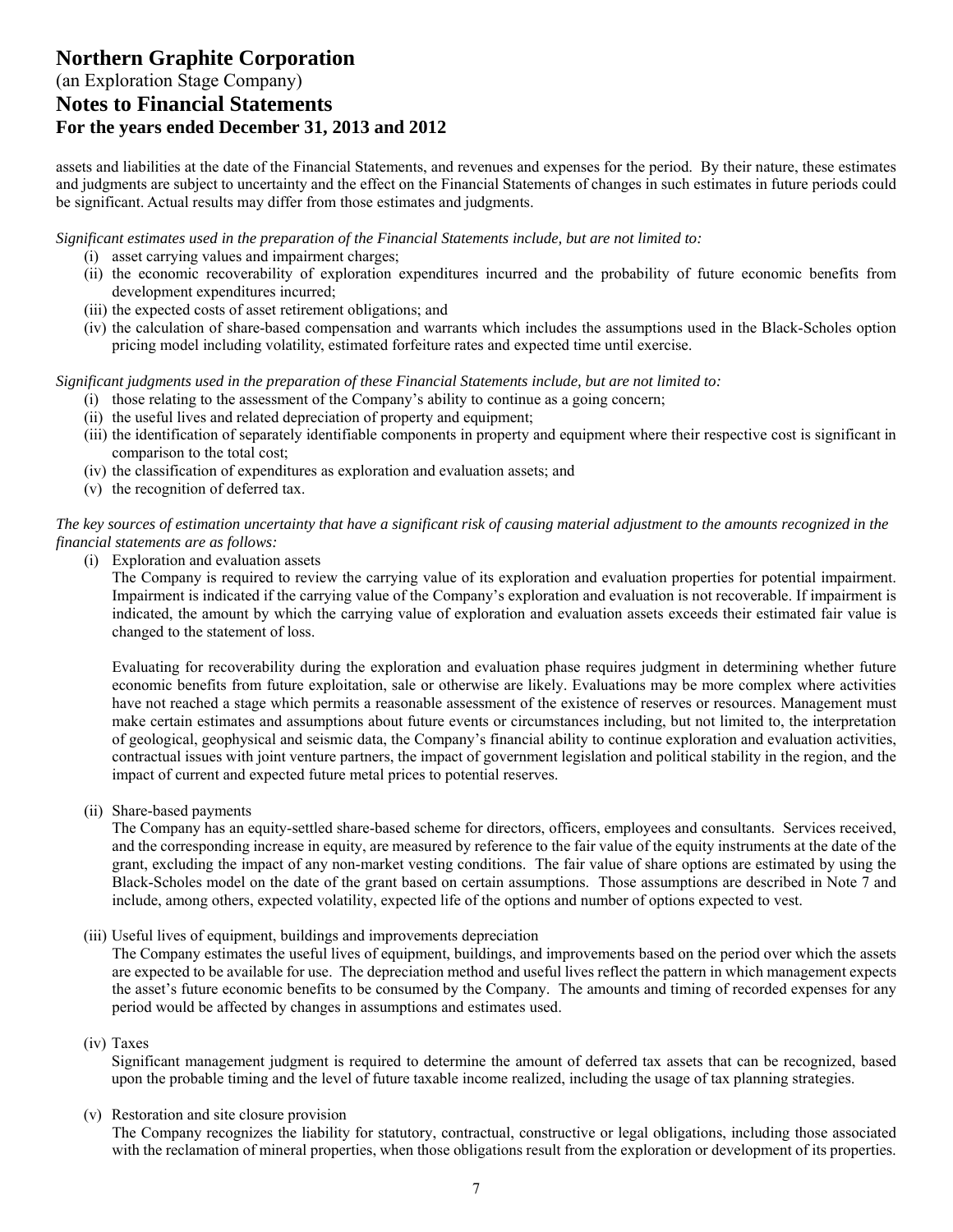The Company assesses its provision for site restoration and site closure at each reporting date. The fair value of an asset retirement obligation is recorded in the period in which it is incurred. When the liability is initially recorded, the cost is capitalized by increasing the carrying amount of the related long-lived asset. Over time, the liability is adjusted to reflect the passage of time (accretion expense) and for changes in estimated future cash flows. The provision at the reporting date represents management's best estimate of the present value of the future restoration and site closure costs required.

### *3. Significant accounting policies*

### **Cash and cash equivalents**

Cash and cash equivalents include bank balances, funds held in trust with lawyers, and short term investments that are readily convertible into cash with original maturities of three months or less.

### **Property and equipment**

Upon initial acquisition, land, buildings, plant and equipment are valued at cost, being the purchase price and the directly attributable costs of acquisition or construction required to bring the asset to the location and condition necessary for the asset to be capable of operating in the manner intended by management.

In subsequent periods, buildings, plant and equipment are stated at cost less accumulated depreciation and any impairment in value, whilst land is stated at cost less any impairment in value and is not depreciated.

Each component or part of property and equipment with a cost that is significant in relation to total cost of the item will be depreciated separately unless there is no difference in depreciation on the respective components.

### **Impairment of long-lived assets**

At each balance sheet date, the Company assesses whether there is any indication that any long-lived assets or finite life tangible assets are impaired. The Company monitors the recoverability of long-lived assets based on factors such as current market value, future asset utilization, business climate and future undiscounted cash flows expected to result from the use of the assets. An impairment is recognized if the recoverable amount, determined as the higher of an asset's fair value less cost to sell and the discounted future cash flows generated from use and eventual disposal of an asset, is less than its carrying value. Where the carrying amount of an asset exceeds its recoverable amount, the asset is considered impaired and is written down to its recoverable amount.

Mining properties and exploration and evaluation assets are also assessed for impairment upon the transfer of exploration and evaluation assets to development assets regardless of whether facts and circumstances indicate that the carrying amount of the exploration and evaluation assets is in excess of their recoverable amount.

#### **Mining properties and exploration and evaluation expenditures**

Mining properties correspond to acquired interests in mining exploration leases/permits/claims which include the rights to explore, mine, extract and sell all minerals. All pre-exploration costs, i.e. costs incurred prior to obtaining the legal right to undertake exploration and evaluation activities on an area of interest, are expensed as incurred.

Once the legal right to explore has been acquired, exploration and evaluation expenditures are capitalized in respect of each identifiable area of interest until the technical feasibility and commercial viability of extracting a mineral resource have been demonstrated.

General and administration expenditures relating to exploration are capitalized where they can be directly attributed to the site undergoing exploration and evaluation.

Exploration and evaluation assets are carried at historical cost, less any impairment losses recognized.

When the technical feasibility and commercial viability of extracting a mineral resource are demonstrated for an area of interest, the Company stops capitalizing exploration and evaluation costs for that area, tests recognized exploration and evaluation assets for impairment and reclassifies any unimpaired exploration and evaluation assets either as tangible or intangible mine development assets according to the nature of the assets.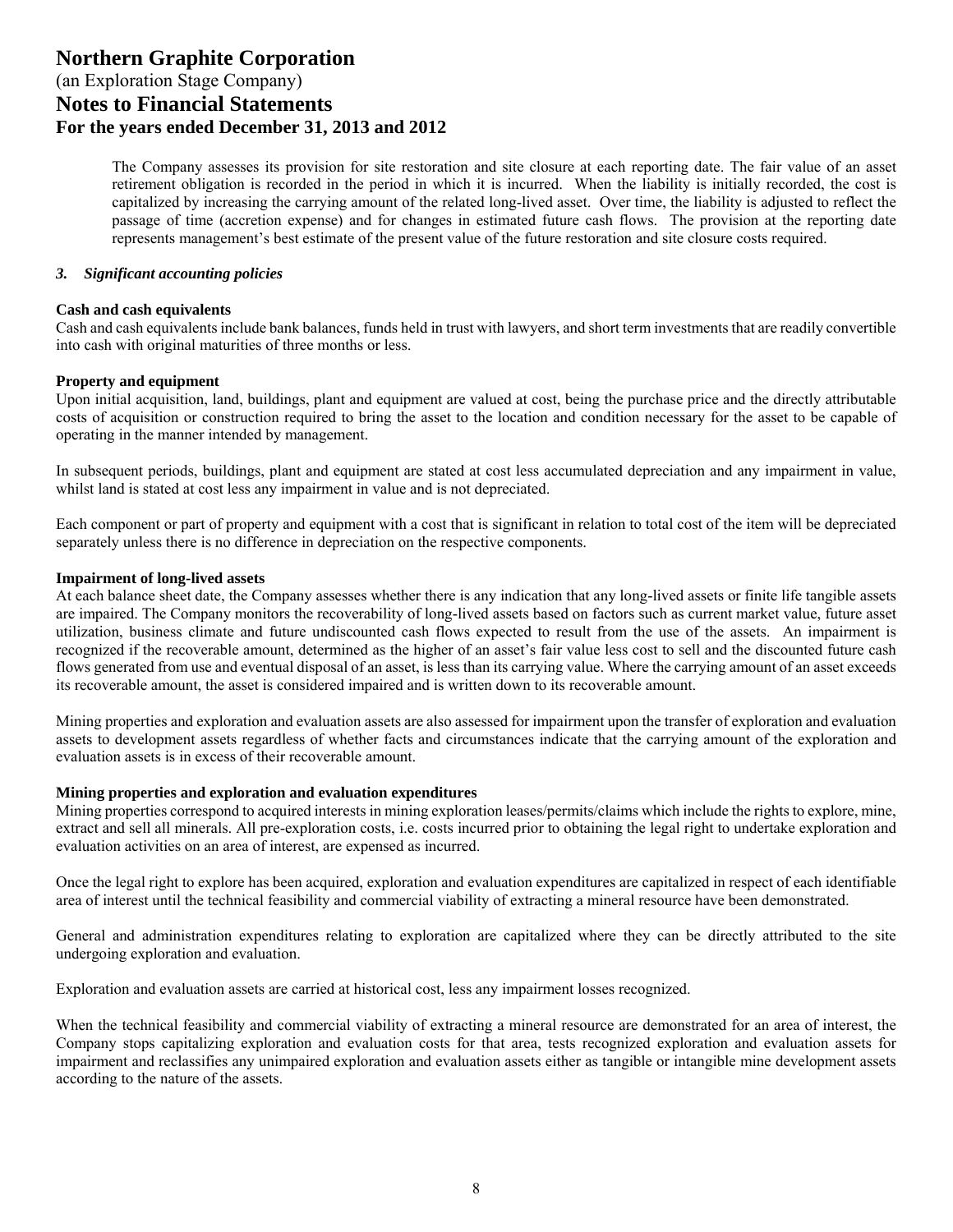### **Depreciation and depletion**

Depreciation and depletion is provided so as to write off the cost less estimated residual values of mining properties, buildings, plant and equipment on the following bases:

Buildings, plant and equipment unrelated to production are depreciated using the straight-line method based on estimated useful lives. Where significant parts of an asset have differing useful lives, depreciation is calculated on each separate part. The estimated useful life of each item or part has due regard to both its own physical life limitations and the present assessment of economically recoverable reserves of the mine property on which the item is located, and to possible future variations in those assessments. Estimates of remaining useful lives and residual values are reviewed annually. Changes in estimates which affect depreciation are accounted for prospectively.

The expected useful lives are as follows:

| Electrical building  | 7 years        |
|----------------------|----------------|
| Office furniture     | 7 years        |
| Office building      | 10 years       |
| Equipment            | $3 - 20$ years |
| Process buildings    | 20 years       |
| Laboratory equipment | 3 years        |
|                      |                |

#### **Income taxes**

Income tax expense comprises current and deferred tax. Income tax expense is recognized in the statement of comprehensive loss except to the extent that it relates to items recognized directly in equity, in which case it is recognized in equity.

Current tax is the expected tax payable on the taxable income for the year, using tax rates enacted or substantively enacted at the reporting date, and any adjustment to tax payable in respect of previous years.

Deferred tax is recognized using the liability method, providing for temporary differences between the carrying amounts of assets and liabilities for financial reporting purposes and the amounts used for taxation purposes. Deferred tax is not recognized on the initial recognition of assets or liabilities in a transaction that is not a business combination. In addition, deferred tax is not recognized for taxable temporary differences arising on the initial recognition of goodwill. Deferred tax is measured at the tax rates that are expected to be applied to temporary differences when they reverse, based on the laws that have been enacted or substantively enacted by the reporting date. Deferred tax assets and liabilities are offset if there is a legally enforceable right to offset, and they relate to income taxes levied by the same tax authority on the same taxable entity, or on different tax entities, but they intend to settle current tax liabilities and assets on a net basis or their tax assets and liabilities will be realized simultaneously.

A deferred tax asset is recognized to the extent that it is probable that future taxable profits will be available against which the temporary difference can be utilized. Deferred tax assets are reviewed at each reporting date and are reduced to the extent that it is no longer probable that the related tax benefit will be realized.

#### **Translation of foreign currencies**

Monetary items denominated in foreign currencies are translated to Canadian dollars at the exchange rate in effect at the balance sheet date, and non-monetary items are translated at exchange rates in effect when the assets were acquired or liabilities incurred. Revenue and expense items are translated at the rate of exchange in effect on the transaction date. Foreign currency transaction gains or losses are reflected in the results of operations.

#### **Restoration and site closure provision**

The fair value of an asset retirement obligation is recorded in the period in which it is incurred. When the liability is initially recorded, the cost is capitalized by increasing the carrying amount of the related long-lived asset. Over time, the liability is adjusted to reflect the passage of time (accretion expense) and for changes in estimated future cash flows. Accretion expense is charged to the statement of comprehensive profit or loss, while adjustments related to changes in estimated cash flows are recorded as increases or decreases in the carrying value of the asset. The capitalized cost is amortized over the useful life of the related asset. Upon settlement of the liability, a gain or loss is recorded if the actual costs incurred are different from the liability recorded.

#### **Comprehensive income**

Other comprehensive income represents the change in net equity for the period resulting from unrealized gains and losses on availablefor-sale financial instruments, and changes in the fair market value of derivative instruments designated as cash flow hedges. These amounts are shown net of tax. Cumulative changes in other comprehensive income are included in accumulated other comprehensive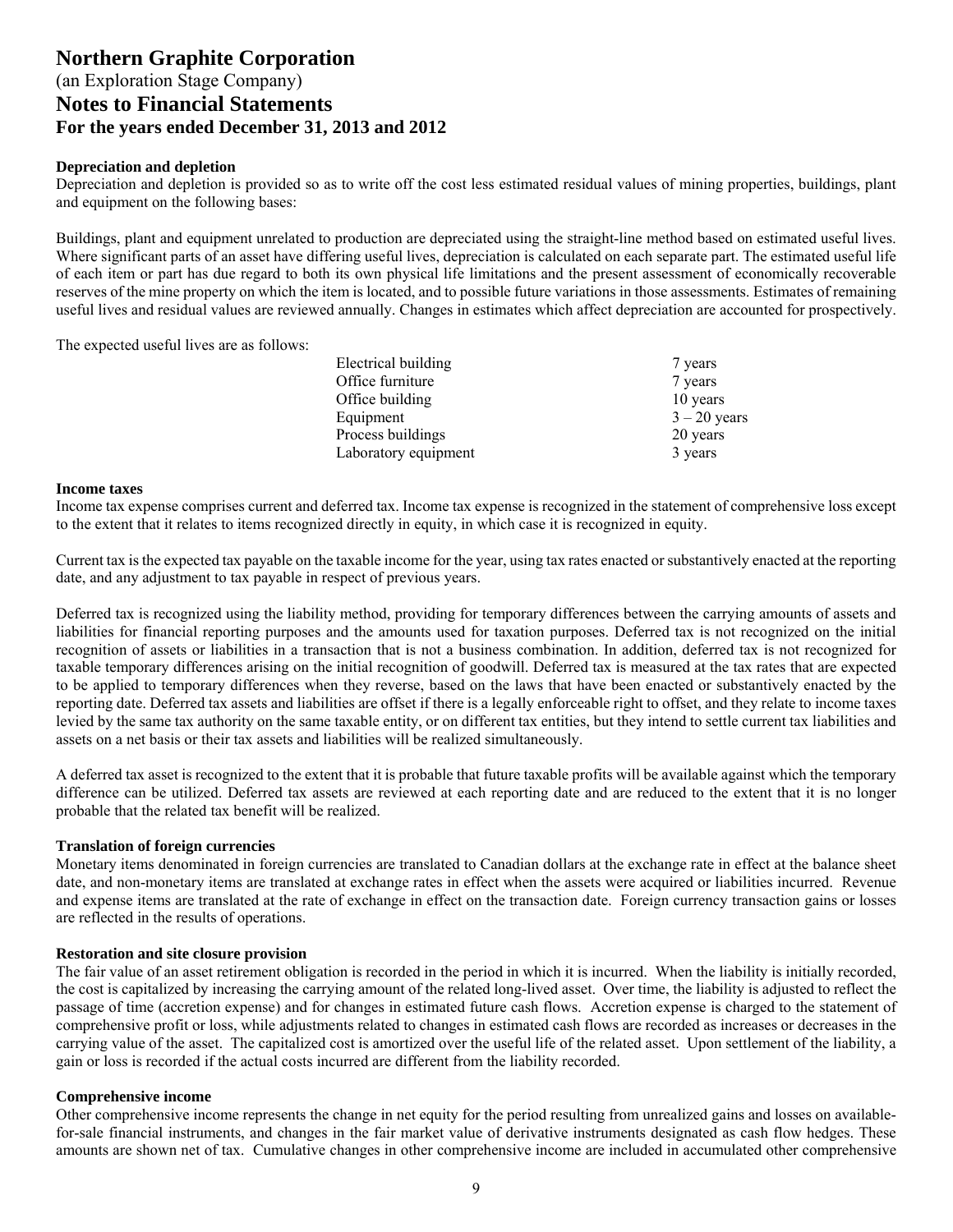income which is presented, if any, as a new category in shareholders' equity. The Company did not have any transactions during the year ended December 31, 2013 and 2012 that give rise to other comprehensive income, and therefore no balance has accumulated.

### **Share capital**

Financial instruments issued by the Company are classified as equity only to the extent that they do not meet the definition of a financial asset or liability. The Company's common shares and common share purchase warrants are classified as equity instruments. Incremental costs directly attributable to the issuance of new equity instruments are shown in equity as deduction from the proceeds of issuance.

### **Earnings per share**

Basic loss per share is calculated by dividing the net loss by the weighted average number of shares outstanding during the period. Fully diluted loss per share is calculated using the treasury share method and reflects the potential dilution by including share options and contingently issuable shares, in the weighted average number of common shares outstanding for the year. For the year ended December 31, 2013 and the year ended December 31, 2012, all outstanding share options and warrants were anti-dilutive.

### **Share-based payments**

The Company has a share option plan (the "Plan") described in Note 7. The Company measures the compensation cost of share options issued under the Plan using the fair-value method as determined using the Black-Scholes option pricing model. Compensation costs are measured at the grant date based on the fair value of the award and are recognized over the vesting period in net income (loss) with a corresponding increase to contributed surplus. Upon exercise, common shares are issued from treasury and the amount reflected in contributed surplus is credited to share capital, as adjusted for any consideration paid.

The Black-Scholes option pricing model incorporates highly subjective assumptions, including volatility, estimated forfeiture rates and expected time until exercise, which affect the calculated values. At the end of each reporting period, the Company reviews the option pricing model and updates model inputs for any changes for the purposes of determining the fair value of new grants, and reflects the impact of changes to non-market input estimates for previous grants in net income (loss) with a corresponding adjustment to contributed surplus.

### **Financial instruments**

All financial instruments are required to be measured at fair value on initial recognition. Measurement in subsequent periods depends upon whether the financial instrument is classified as fair value through profit or loss ("FVTPL"), available-for-sale assets, held-tomaturity investments, loans and receivables, or other liabilities measured at amortized cost ("Other Financial Liabilities"). Financial instruments classified as FVTPL are measured at fair value with unrealized gains and losses recognized in the statement of operations. Available-for-sale asset financial instruments are measured at fair value with unrealized gains and losses recognized in other comprehensive income. Financial assets classified as held-to-maturity investments, loans and receivables and Other Financial Liabilities, are measured at amortized cost. Transaction costs in respect of financial assets and liabilities which are FVTPL are recognized in profit or loss immediately. Transaction costs in respect of Other Financial Liabilities are included in the initial fair value measurement of the financial instrument.

The Company may enter into derivative contracts or, financial instruments and non-financial contracts containing embedded derivatives. Embedded derivatives are required to be accounted for separately at fair value as derivatives when the risks and characteristics of the embedded derivatives are not closely related to those of their host contract, and the host contract is not carried at fair value.

The Company has designated each of its significant categories of financial instruments as follows:

Cash and cash equivalents FVTPL Deposits Loans and receivables Reclamation deposit **Loans** and receivables Accounts payable and accrued liabilities **Other Financial Liabilities** Other Financial Liabilities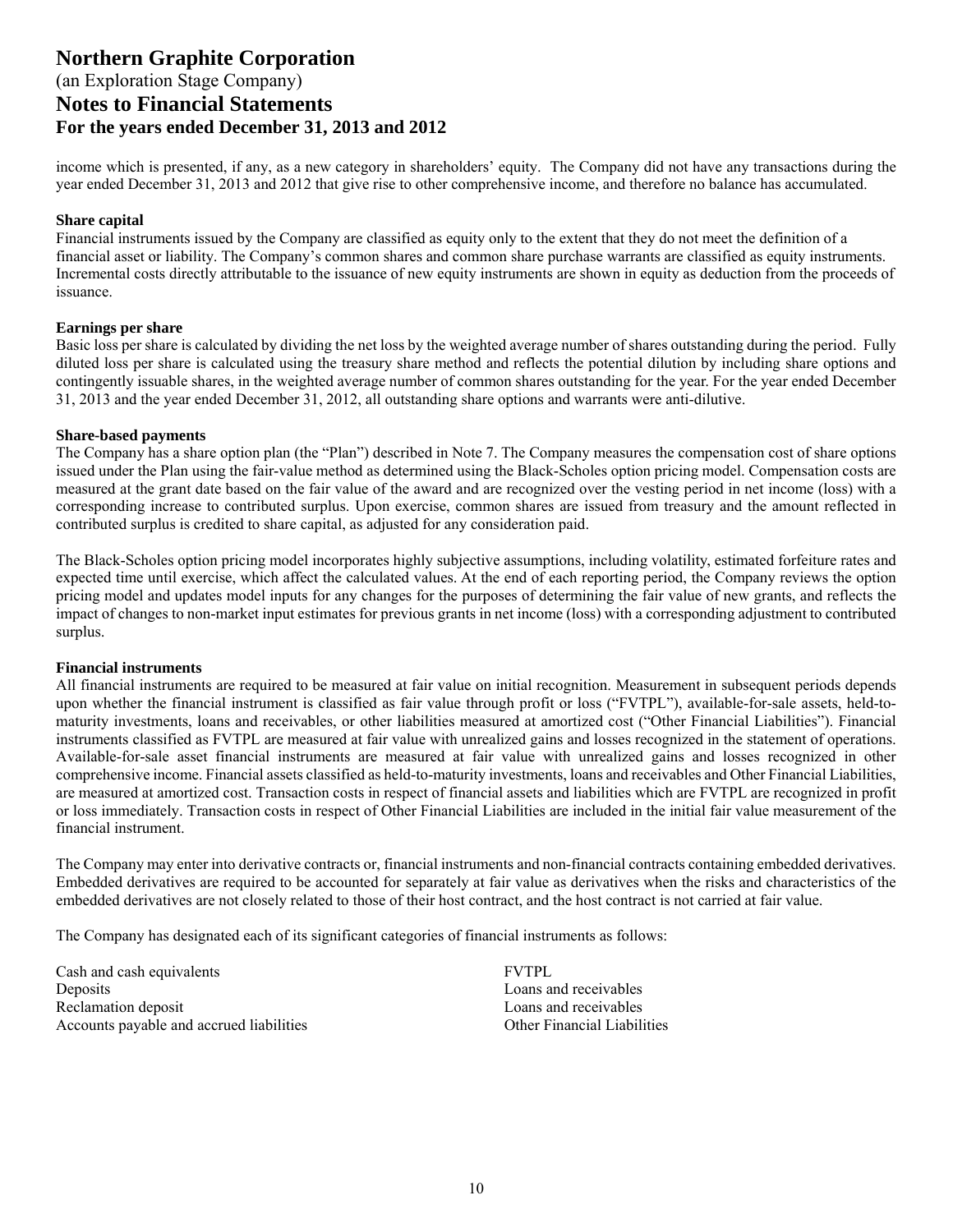### **Recently adopted accounting standards**

The following amended or new Standards were issued by the IASB and are effective for the Company's fiscal year beginning on January 1, 2013.

- IFRS 10, "Consolidated Financial Statements";
- IFRS 11, "Joint Arrangements";
- IFRS 12, "Disclosure of Interests in Other Entities":
- IFRS 12, "Disclosure of Interests in Other Entities";
- IFRS 13, "Fair Value Measurement";
- IAS 1, "Presentation of Financial Statements:
- IAS 27, "Separate Financial Statements"; and
- IAS 28, "Investments in Associates and Joint Ventures".

Consolidated Financial Statements - IFRS 10 Consolidated Financial Statements ("IFRS 10") will replace existing guidance on consolidation in IAS 27 Consolidated and Separate Financial Statements, and SIC 12 Consolidation – Special Purpose Entities. The portion of IAS 27 that deals with separate financial statements will remain. IFRS 10 changes the definition of control, such that the same consolidation criteria will apply to all entities. The revised definition focuses on the need to have both "power" and "variable returns" for control to be present. Power is the current ability to direct the activities that significantly influence returns. Variable returns can be positive, negative or both. IFRS 10 requires continuous assessment of control of an investee in line with any changes in facts and circumstances. Adoption of this standard did not have an effect on the Company's financial statements.

Joint Arrangements - IFRS 11 Joint Arrangements ("IFRS 11") will replace IAS 31 Interests in Joint Ventures, and SIC 13 Jointly Controlled Entities – Non-monetary Contributions by Venturers. IFRS 11 defines a joint arrangement as an arrangement where two or more parties contractually agree to share control. Joint control exists only when the decisions about activities that significantly affect the returns of an arrangement require the unanimous consent of the parties sharing control. The focus is not solely on the legal structure of joint arrangements, but rather on how the rights and obligations are shared by the parties to the joint arrangement. IFRS 11 eliminates the existing policy choice of proportionate consolidation for jointly controlled entities. In addition, the Standard categorizes joint arrangements as either joint operations or joint ventures. Adoption of this standard did not have an effect on the Company's financial statements.

Disclosure of Interests in Other Entities - IFRS 12 Disclosure of Interests in Other Entities ("IFRS 12") is the new Standard for disclosure requirements for all forms of interests in other entities, including subsidiaries, joint arrangements, associates and unconsolidated structured entities. Matters covered include information about the significant judgments and assumptions that any entity has made in determining whether it has control, joint control or significant influence over another entity. Adoption of this standard did not have an effect on the Company's financial statements.

Separate Financial Statements - IAS 27 Separate Financial Statements ("IAS 27") has been updated to require an entity presenting separate financial statements to account for those investments at cost or in accordance with IFRS 9 Financial Instruments. The amended IAS 27 excludes the guidance on the preparation and presentation of consolidated financial statements for a group of entities under the control of a parent currently within the scope of the current IAS 27 Consolidated and Separate Financial Statements that is replaced by IFRS 10.

Investments in Associates and Joint Ventures - IAS 28 Investments in Associates and Joint ventures ("IAS 28") has been revised and it is to be applied by all entities that are investors with joint control of, or significant influence over, an investee. The scope of IAS 28 Investments in Associates does not include joint ventures. Adoption of this standard did not have an effect on the Company's financial statements.

IFRS 13 Fair Value Measurement ("IFRS 13") was issued by the IASB in May 2011, and is effective for annual periods beginning on or after January 1, 2013. Early application is permitted. IFRS 13 was issued to remedy the inconsistencies in the requirements for measuring fair value and for disclosing information about fair value measurement in various current IFRSs. IFRS 13 defines fair value as the price that would be received to sell an asset or paid to transfer a liability in an orderly transaction between market participants at the measurement date, i.e. an exit price. Adoption of this standard did not have an effect on the Company's financial statements.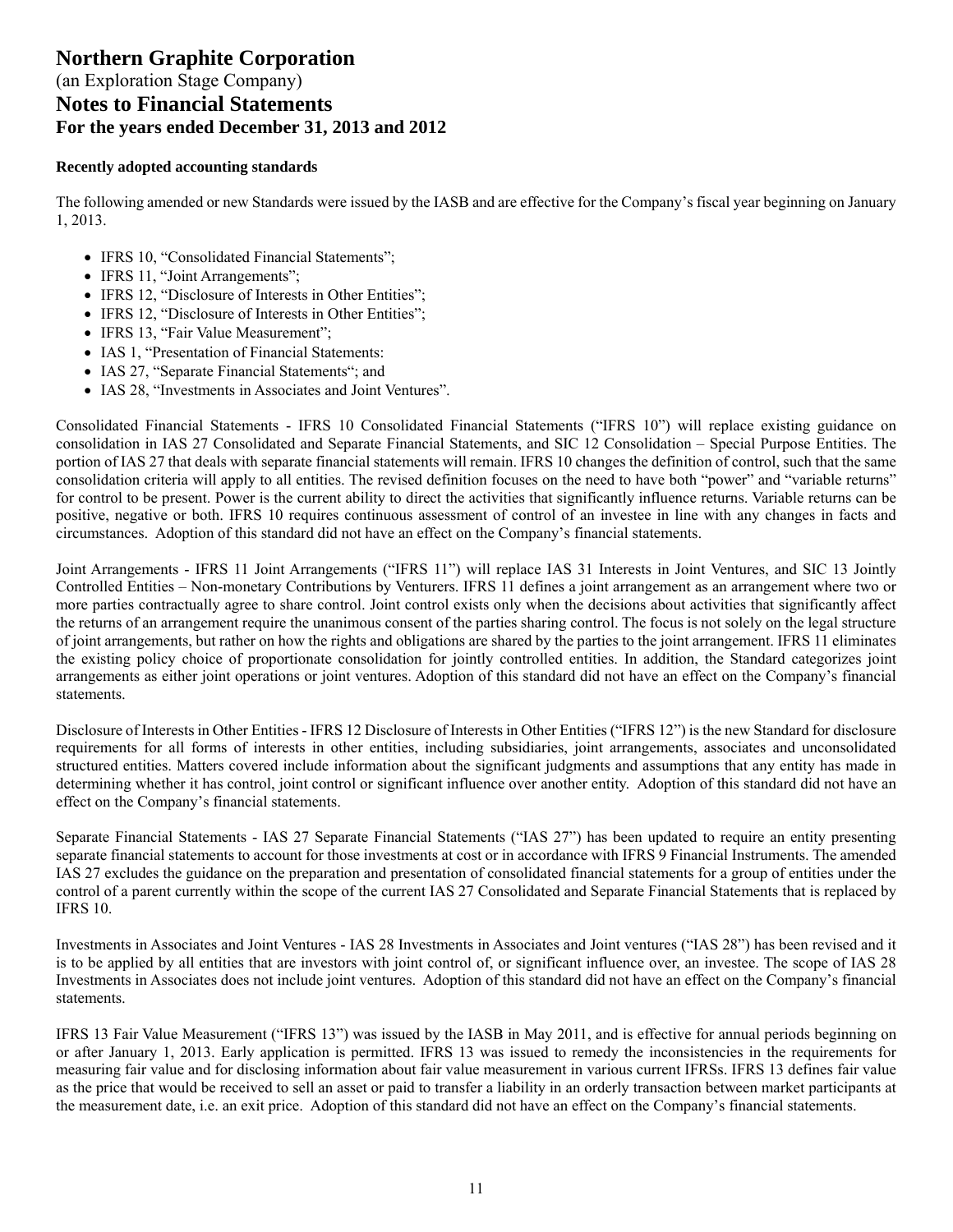The IASB has issued an amendment to IAS 1, Presentation of Financial Statements ("IAS 1"), which requires entities to group items presented in other comprehensive income (OCI) on the basis of whether they might at some point be reclassified from OCI to profit or loss at a later date when specified conditions are met. By requiring items of OCI to be grouped on this basis, their potential effect on profit or loss in future periods will be clearer. This amendment is effective for annual periods beginning on or after July 1, 2012 and requires full retrospective application. Adoption of this standard did not have an effect on the Company's financial statements.

### *Future accounting standards*

Certain pronouncements were issued by the IASB or the International Financial Reporting Interpretations Committee ("IFRIC") that are mandatory for accounting periods after December 31, 2013. Pronouncements that are not applicable or do not have a significant impact to the Company have been excluded from the discussion below.

The IASB has issued a new standard, IFRS 9, Financial Instruments ("IFRS 9"), which will ultimately replace IAS 39, "Financial Instruments: Recognition and Measurement" ("IAS 39"). The replacement of IAS 39 is a multi-phase project with the objective of improving and simplifying the reporting for financial instruments and the issuance of IFRS 9 is part of the first phase of this project. IFRS 9 uses a single approach to determine whether a financial asset or liability is measured at amortized cost or fair value, replacing the multiple rules in IAS 39. For financial assets, the approach in IFRS 9 is based on how an entity manages its financial instruments in the context of its business model and the contractual cash flow characteristics of the financial assets. IFRS 9 requires a single impairment method to be used, replacing multiple impairment methods in IA 39. For financial liabilities measured at fair value, fair value changes due to changes in an entity's credit risk are presented in other comprehensive income. Companies may early adopt IFRS 9 however there is no mandatory application date. The Company does not expect the implementation to have a significant impact on the Company's results of operations, financial position and disclosures.

### **4.** *Property and equipment*

|                                 | <b>Building and</b><br>improvements | Equipment | <b>Total property</b><br>plant & equipment |
|---------------------------------|-------------------------------------|-----------|--------------------------------------------|
| Cost                            |                                     |           |                                            |
| December 31, 2012               | 800,097                             | 646,994   | 1,447,091                                  |
| Additions                       |                                     |           |                                            |
| Disposals                       |                                     |           |                                            |
| Impairment                      |                                     |           |                                            |
| December 31, 2013               | 800,097                             | 646,994   | 1,447,091                                  |
| <b>Accumulated depreciation</b> |                                     |           |                                            |
| <b>December 31, 2012</b>        | 408,548                             | 521,960   | 930,508                                    |
| Additions                       | 35,219                              | 32,885    | 68,104                                     |
| Disposals                       |                                     |           |                                            |
| Impairment                      |                                     |           |                                            |
| <b>December 31, 2013</b>        | 443,767                             | 554,845   | 998,612                                    |
| Net book value                  | 356,330                             | 92,149    | 448,479                                    |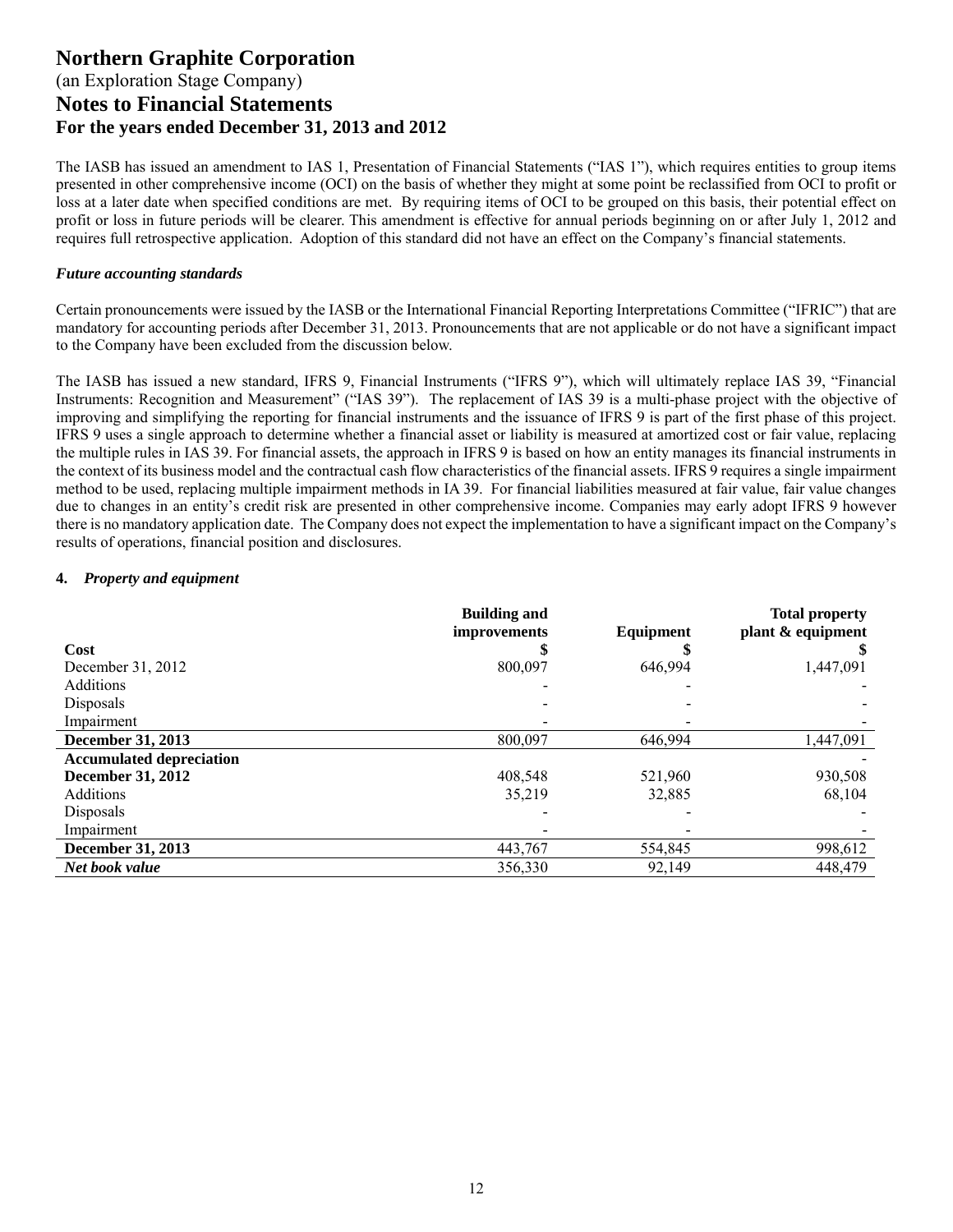### (an Exploration Stage Company)

**Notes to Financial Statements** 

**For the years ended December 31, 2013 and 2012** 

|                                 | <b>Building and</b><br>improvements | <b>Equipment</b> | <b>Total property</b><br>plant & equipment |
|---------------------------------|-------------------------------------|------------------|--------------------------------------------|
| Cost                            |                                     |                  |                                            |
| December 31, 2011               | 800,097                             | 632,794          | 1,432,891                                  |
| Additions                       |                                     | 14,200           | 14,200                                     |
| Disposals                       |                                     |                  |                                            |
| Impairment                      |                                     |                  |                                            |
| <b>December 31, 2012</b>        | 800,097                             | 646,994          | 1,447,091                                  |
| <b>Accumulated depreciation</b> |                                     |                  |                                            |
| <b>December 31, 2011</b>        | 367,809                             | 490,917          | 858,726                                    |
| Additions                       | 40,739                              | 31,043           | 71,782                                     |
| Disposals                       |                                     |                  |                                            |
| Impairment                      |                                     |                  |                                            |
| <b>December 31, 2012</b>        | 408,548                             | 521,960          | 930,508                                    |
| Net book value                  | 391,549                             | 125,034          | 516,583                                    |

### *5. Exploration and evaluation asset*

The Company has a 100% interest in the Bissett Creek Property which consists of a 565 hectare mining lease expiring September 22, 2014, a 1,938 hectare mining lease expiring June 30, 2034 and five unpatented claims totaling approximately 464 hectares, located in the United Townships of Head, Clara and Maria, in the County of Renfrew, Ontario. The Company intends to submit the application for renewal of the lease that expires in 2014 within the required 90 day period before the expiration of the lease.

As of December 31, 2013, accumulated costs with respect to the Bissett Creek Property consisted of the following:

|                                                                          | \$         |
|--------------------------------------------------------------------------|------------|
| Balance, December 31, 2011                                               | 3,353,146  |
| Exploration expenditures made from January 1, 2012 to December 31, 2012: |            |
| Drilling $&$ exploration                                                 | 483,066    |
| Environmental $&$ mine permitting                                        | 919,925    |
| Metallurgical                                                            | 1,155,482  |
| Feasibility study                                                        | 524,484    |
| Engineering                                                              | 34,247     |
| Site & royalties                                                         | 183,879    |
| Surveying & geophysics                                                   | 268,425    |
| Geotechnical                                                             | 221,163    |
| Balance, December 31, 2012                                               | 7,143,817  |
| Exploration expenditures made from January 1, 2013 to December 31, 2013: |            |
| Drilling $&$ exploration                                                 | 209,139    |
| Environmental $&$ mine permitting                                        | 538,470    |
| Metallurgical                                                            | 425,961    |
| Feasibility study                                                        | (60, 582)  |
| Engineering                                                              | 156,360    |
| Site & royalties                                                         | 99,210     |
| Surveying $&$ geophysics                                                 | (960)      |
| Geotechnical                                                             | 250,108    |
| Detailed engineering                                                     | 1,247,695  |
| Balance, December 31, 2013                                               | 10,009,218 |

The Company is required to make royalty payments of \$20 per ton of graphite carbon concentrate produced to the previous owners and is subject to a 2.5% net smelter return payable on any other minerals derived and sold from the Bissett Creek Property. An advance royalty of \$27,000 per annum is payable in semi-annual installments and is recorded in exploration and evaluation assets.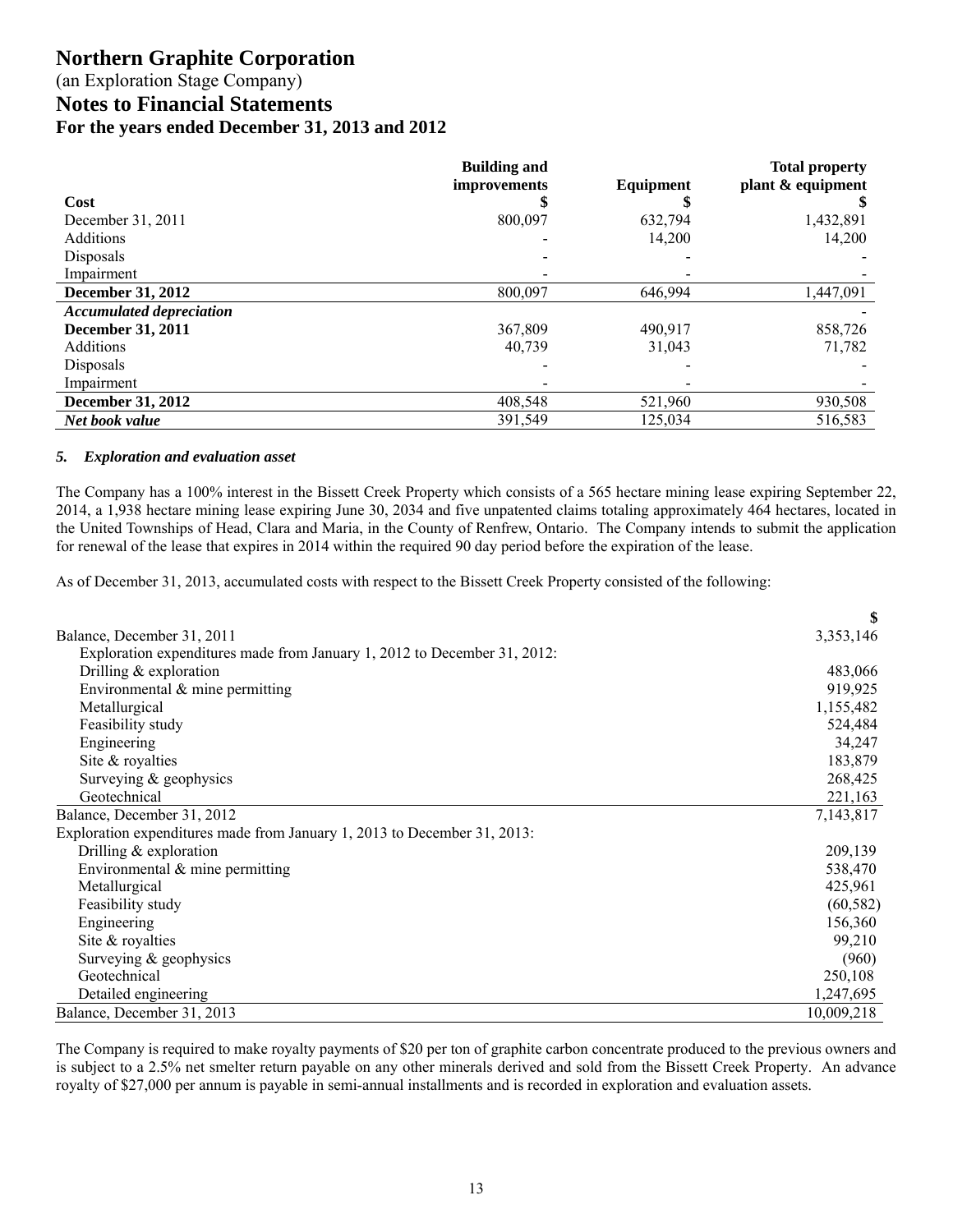### **6. Scientific research and experimental development program claims**

The Company has filed federal and provincial claims under the scientific research and experimental development program in the amount of \$317,736 related to the 2011 taxation year. The refundable portion of the claims was \$125,090. On October 7, 2013, the Company was refunded \$59,483 for the Ontario refundable tax credit portion of the claims. On December 13, 2013, 2013, the Company was refunded the remaining \$65,607 refundable portion of the claims. The Company could not be reasonably assured that it would receive these claims as filed as these were the Company's first claims under this program and as such, the Company has no history on the success of claims. The Company recognized a reduction of \$116,852 against Exploration and Evaluation assets and a reduction of \$8,508 against Office and miscellaneous and management and consulting expenses in period in which the claims were accepted.

On October 18, 2013, the Company filed federal and provincial claims under the scientific research and experimental development program in the amount of \$381,458 related to the 2012 taxation year. The refundable portion of these claims is \$125,944. The Company cannot be reasonably assured that it will receive these claims as filed as the Company has not established a history on the success of claims. Upon acceptance of the claims, the Company will recognize most of these claims as a reduction against Exploration and Evaluation assets.

### **7.** *Share capital*

### **Authorized**

The Company is authorized to issue an unlimited number of common shares. On March 1, 2010, the Company subdivided its common shares on the basis of 11,750,000 common shares for the one common share outstanding.

#### **Private placement**

On March 16, 2012, the Company completed a private placement of 6,206,377 common shares at a price of \$1.70 for gross proceeds of \$10,550,841. In connection with the offering, the Company paid finders' fees totaling \$121,517, and issued to the agents 71,480 common share purchase warrants entitling the holder to purchase one common share at a price of \$2.00 until March 16, 2013.

#### **Initial public offering**

On April 18, 2011 the Company completed an initial public offering of 8,000,000 common shares at a price of \$0.50 per share for gross proceeds of \$4,000,000. In connection with the offering, the Company paid to the Agents a commission of \$280,000 equal to 7% of the gross proceeds of the offering, and issued to the agents 560,000 common share purchase warrants entitling the holder to purchase one common share at a price of \$0.50 per common share until April 18, 2012.

#### **Issued**

|                                                | <b>Common shares</b> |            |
|------------------------------------------------|----------------------|------------|
|                                                | Number of            | Amount     |
|                                                | shares               |            |
| Balance, December 31, 2011                     | 37,415,167           | 7,859,427  |
| Share capital issued through private placement | 6,206,377            | 10,550,841 |
| Issued pursuant to the exercise of warrants    | 5,234,737            | 1,727,601  |
| Issued pursuant to the exercise of options     | 225,000              | 112,500    |
| Fair value of options exercised                |                      | 73,747     |
| Warrants issued in private placement           |                      | (53, 976)  |
| Fair value of warrants exercised               |                      | 133,957    |
| Fair value of warrants expired                 |                      | 690        |
| Share issuance costs                           |                      | (166, 459) |
| Balance at December 31, 2012                   | 49,081,281           | 20,238,328 |
| Fair value of warrants expired                 |                      | 53,976     |
| Issued pursuant to the exercise of options     | 50,000               | 25,000     |
| Balance at December 31, 2013                   | 49, 131, 281         | 20,317,304 |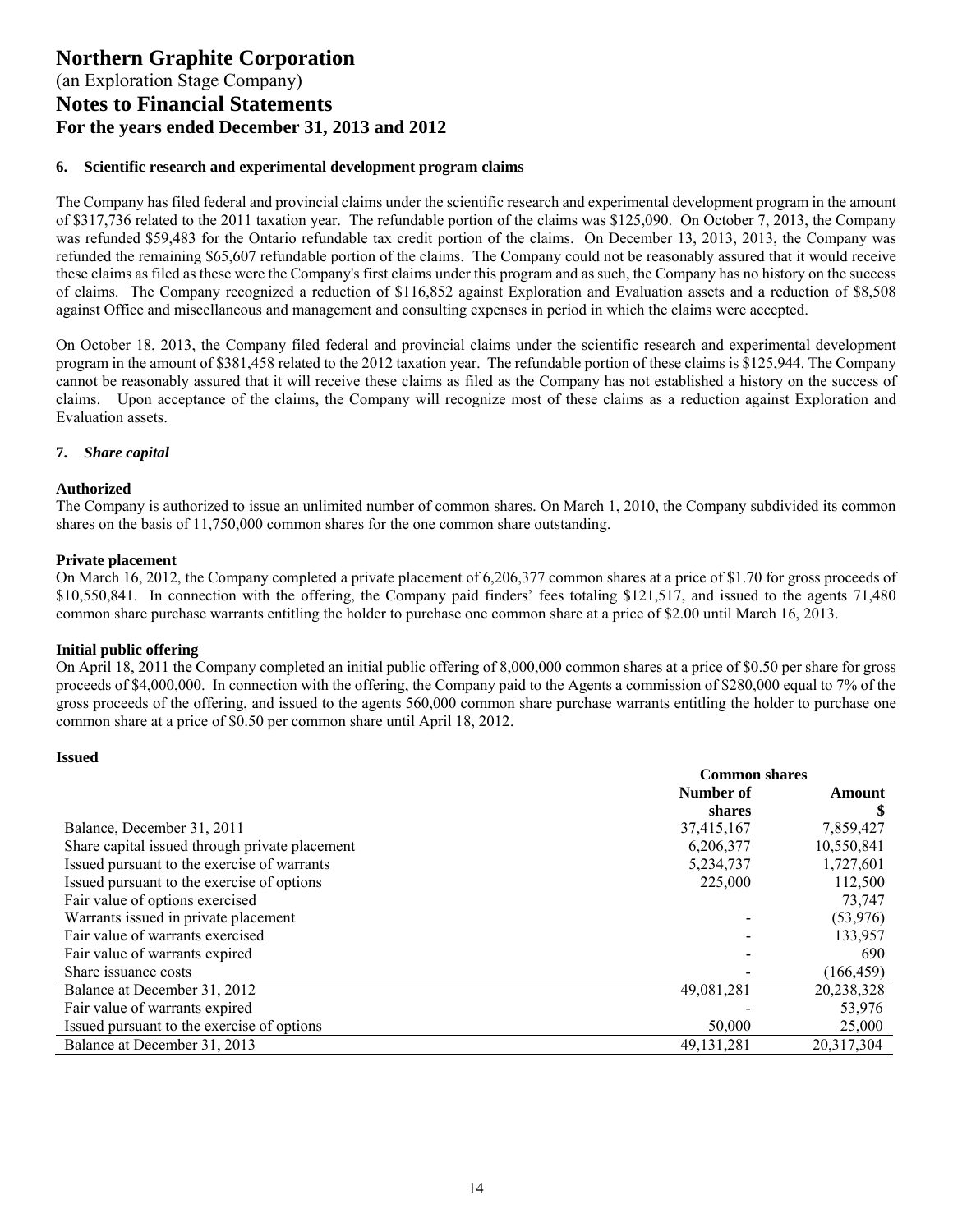The fair value of the broker warrants of \$53,976 was calculated using the Black-Scholes option pricing model with the following assumptions:

| Risk-free interest rate   | $12\%$ |
|---------------------------|--------|
| Expected volatility       | 79%    |
| Expected life of warrants | vear   |
| Expected dividend yield   | Nil    |

### **Warrants**

A summary of the Company's warrants is presented below:

|                                                     | Number of       | <b>Weighted average</b> |
|-----------------------------------------------------|-----------------|-------------------------|
|                                                     | <b>Warrants</b> | exercise price $(\$)$   |
| Balance, December 31, 2011                          | 5,237,329       | 0.33                    |
| Issued pursuant to private placement March 16, 2012 | 71.480          | 2.00                    |
| Exercised                                           | (5,234,737)     | 0.33                    |
| Expired                                             | (2,592)         | 0.50                    |
| Balance, December 31, 2012                          | 71,480          | 2.00                    |
| Expired                                             | (71, 480)       | 2.00                    |
| Balance, December 31, 2013                          | ۰               |                         |

### **Share options**

The Company has adopted a stock option plan (the "Option Plan") for directors, officers, employees and consultants of the Company. Under the Option Plan, the Company may grant non-transferable options to purchase common shares of the Company for a period of up to ten years from the date of the grant. The maximum number of common shares reserved for issuance under the Option Plan together with any common shares reserved for issuance pursuant to any other stock options may not exceed 10% of the issued and outstanding common shares of the Company.

The exercise price of each option shall be determined by the Board of Directors at the time of grant, and shall not be less than the price permitted by any stock exchange on which the common shares are then listed or other regulatory body having jurisdiction. Currently, the TSX Venture Exchange (the "TSX-V") requires that the exercise price of the options must be equal to or greater than the Discounted Market Price (as defined in the policies of the TSX-V). The exercise price of options is solely payable in cash. The Board of Directors has the discretion to determine the term and vesting provisions of any options granted under the Option Plan at the time of grant subject to the policies of the TSX-V.

A summary of the Option Plan activity is presented below:

|                            | Number of<br>options | Weighted average<br>exercise price $(\$)$ |
|----------------------------|----------------------|-------------------------------------------|
| Balance, December 31, 2011 | 3,200,000            | 0.52                                      |
| Granted                    | 1,025,000            | 1.70                                      |
| Exercised                  | (225,000)            | 0.50                                      |
| Balance, December 31, 2012 | 4,000,000            | 0.83                                      |
| Granted                    |                      |                                           |
| Exercised                  | (50,000)             | 0.50                                      |
| Forfeited                  | (550,000)            | 0.58                                      |
| Balance, December 30, 2013 | 3,400,000            | 0.87                                      |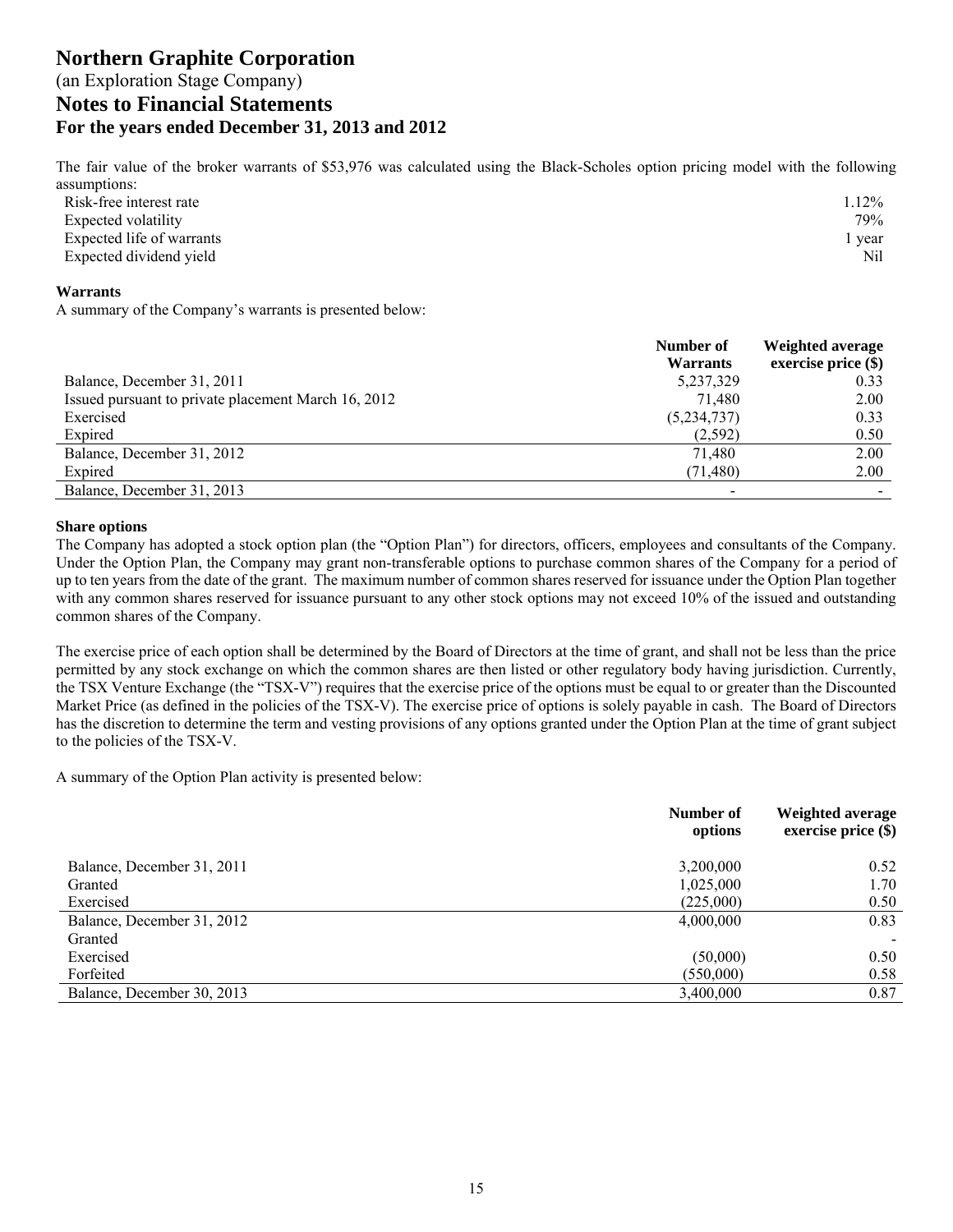A summary of the Company's share options outstanding and exercisable at December 31, 2013 is presented below:

| <b>Exercise price</b> | <b>Options</b><br>outstanding | <b>Options</b><br>exercisable | <b>Expiry date</b> |
|-----------------------|-------------------------------|-------------------------------|--------------------|
| \$0.50                | 2,275,000                     | 2,275,000                     | April 18, 2016     |
| \$0.94                | 25,000                        | 25,000                        | November 16, 2016  |
| \$0.80                | 75,000                        | 75,000                        | December 20, 2016  |
| \$2.50                | 525,000                       | 525,000                       | April 11, 2017     |
| \$0.85                | 500,000                       | 500,000                       | December 20, 2017  |
|                       | 3,400,000                     | 3,400,000                     |                    |

The following is a summary of stock option grant activity and related Black-Scholes option pricing model input factors used for the years ended December 31, 2013 and December 31, 2012:

|                                                   | <b>Year ended</b><br>December 31,<br>2013 | <b>Year ended</b><br>December 31,<br>2012 |
|---------------------------------------------------|-------------------------------------------|-------------------------------------------|
| Stock options granted during the period           | NA                                        | 1,025,000                                 |
| Weighted-average exercise price                   | NA                                        | \$1.70                                    |
| Expected stock option $life^{(1)}$                | NΑ                                        | 5 years                                   |
| Expected volatility <sup>(2)</sup>                | NΑ                                        | 96%                                       |
| Risk-free interest rate $(3)$                     | NA                                        | 1.40%-1.50%                               |
| Dividend yield                                    | NΑ                                        | $0.00\%$                                  |
| Forfeiture rate                                   | NΑ                                        | $0.00\%$                                  |
| Weighted-average fair value (Black-Scholes value) | NA                                        | \$1.26                                    |

- 1. The Company estimates the expected stock option life (estimated period of time outstanding) of options granted to be the length of time before the stock option's expiry until such time that the Company can base its estimate on historical information on the Company's options.
- 2. The expected volatility was based on the average of certain comparative companies' historical volatilities which the Company had deemed to be an appropriate measure of volatility until the Company has sufficient trading history in order to use its own volatility measurement. Upon having achieved sufficient trading history, the Company based its expected volatility on its own trading history.
- 3. The risk-free rate is based on the yield of a Government of Canada marketable bond in effect at the time of grant with an expiry commensurate with the expected life of the award.

The fair value is calculated using the Black-Scholes option valuation model. As at December 31, 2013, there was \$nil (December 31, 2012 – \$29,304) of total unrecognized share-based compensation costs related to unvested stock option awards granted under the Option Plan.

### **Contributed surplus**

| Balance, December 31, 2011      | 1,241,085 |
|---------------------------------|-----------|
| Fair value of options exercised | (73, 747) |
| Share-based compensation        | 1,438,646 |
| Balance, December 31, 2012      | 2,605,984 |
| Share-based compensation        | (69)      |
| Balance, December 31, 2013      | 2,605,915 |

Contributed surplus as at December 31, 2013 and December 31, 2012 consists of a share-based payment reserve related to stock options issued under the Option Plan. The Company recorded a credit balance of \$69 in share-based compensation expense for the year ended December 31, 2013. In the year ended December 31, 2013, the Company expensed share-based compensation for stock options granted to key management personnel of \$23,184. This expense was offset by a \$23,253 adjustment to the estimate for forfeitures of unvested options.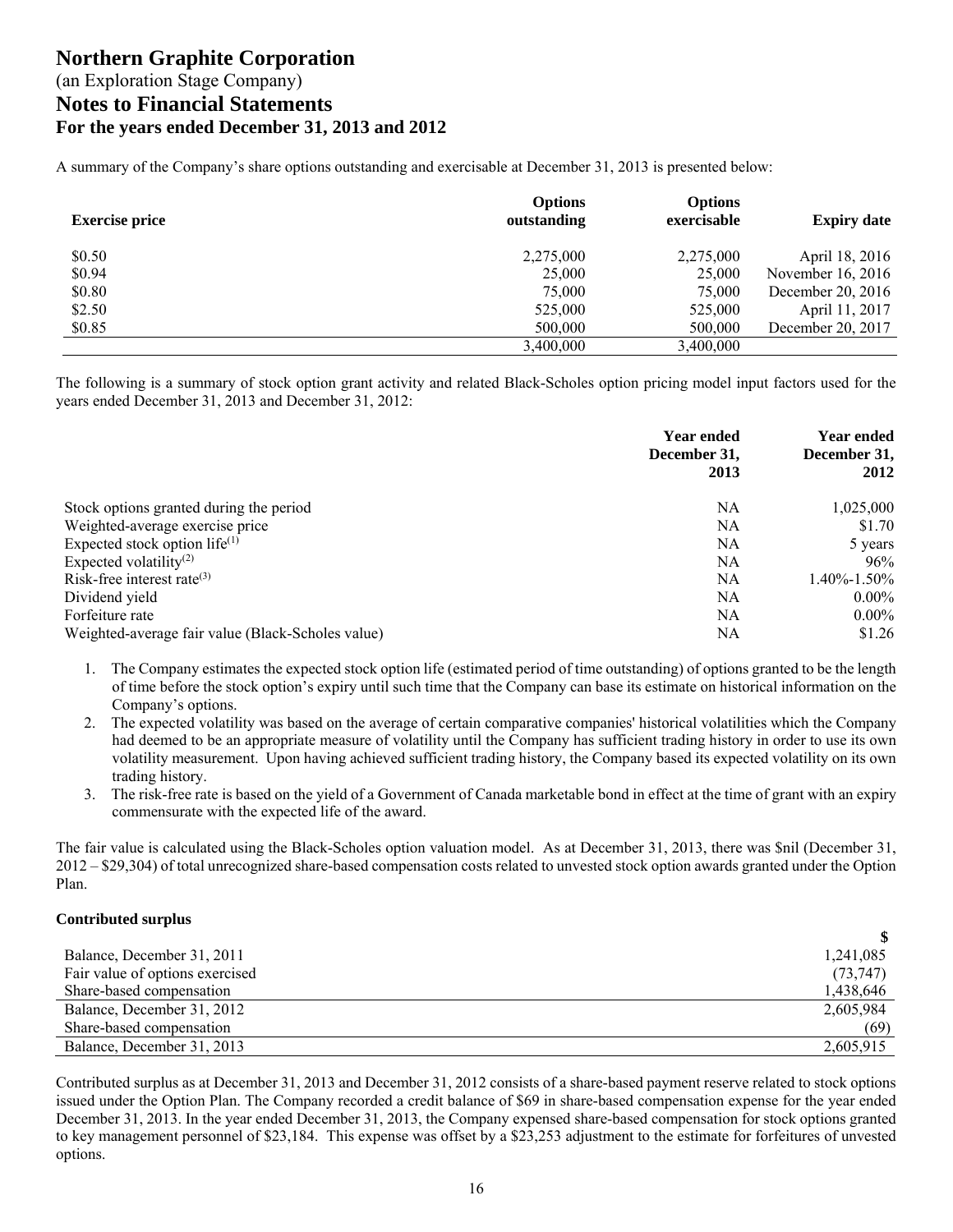### **8.** *Income taxes*

The following table reconciles the expected income tax expense at the Canadian statutory income tax rates to the amounts recognized in the statement of comprehensive income for the years ended December 31, 2013 and 2012:

|                                                | Dec 31, 2013      |    | Dec 31, 2012 |
|------------------------------------------------|-------------------|----|--------------|
| Income tax (loss) before income taxes          | \$<br>(1,493,512) | -S | (3,635,334)  |
| Canadian statutory income tax rate             | 26.50%            |    | 26.25%       |
| Expected income tax expense (recovery)         | (395, 781)        |    | (954, 275)   |
| Differences resulting from:                    |                   |    |              |
| Non-deductible items                           | 958               |    | 378,341      |
| Change in estimates                            | 432,188           |    | (634, 374)   |
| Share issuance costs                           |                   |    | (43,695)     |
| Change in tax rates                            | (212, 564)        |    | 29,506       |
| Increase in deferred tax assets not recognized | 175,199           |    | 1,224,498    |
| Provision for income taxes                     | \$                | \$ |              |

The Ontario corporate tax rate has increased to 11.5%, resulting in an increase in the Company's combined statutory tax rate.

Deferred taxes reflect the tax effects of temporary differences between the carrying amounts of assets and liabilities for financial reporting purposes and their tax values. Deferred tax assets at December 31, 2013 and 2012 are comprised of the following:

|                                         | Dec 31, 2013    |    | Dec 31, 2012 |
|-----------------------------------------|-----------------|----|--------------|
| Deferred tax assets                     |                 |    |              |
| Non-capital loss carry forwards         | \$<br>4,337,661 | -S | 3,702,636    |
| SR&ED pool                              |                 |    | 218,545      |
| Exploration and evaluation assets       | (294, 919)      |    | (227, 625)   |
| Share issuance costs                    | 92.849          |    | 127,474      |
| Investment tax credits                  | 116,946         |    | 276,544      |
| Property and equipment                  | 56,694          |    | 36,458       |
| Total deferred tax asset not recognized | \$<br>4,309,231 |    | 4,134,032    |

The Company has non-capital loss carry forwards of approximately \$16,368,532 (2012 – \$14,810,542), which may be carried forward to apply against future year income tax for Canadian income tax purposes, subject to the final determination by taxation authorities, expiring in the following years:

| 2014  | S  | 1,469,742    |
|-------|----|--------------|
| 2015  |    | 2,259,969    |
| 2026  |    | 1,345,807    |
| 2027  |    | 2,672,335    |
| 2028  |    | 857,236      |
| 2029  |    | 393,269      |
| 2030  |    | 444,321      |
| 2031  |    | 2,540,766    |
| 2032  |    | 2,806,262    |
| 2033  |    | 1,578,825    |
| Total | \$ | 16, 368, 532 |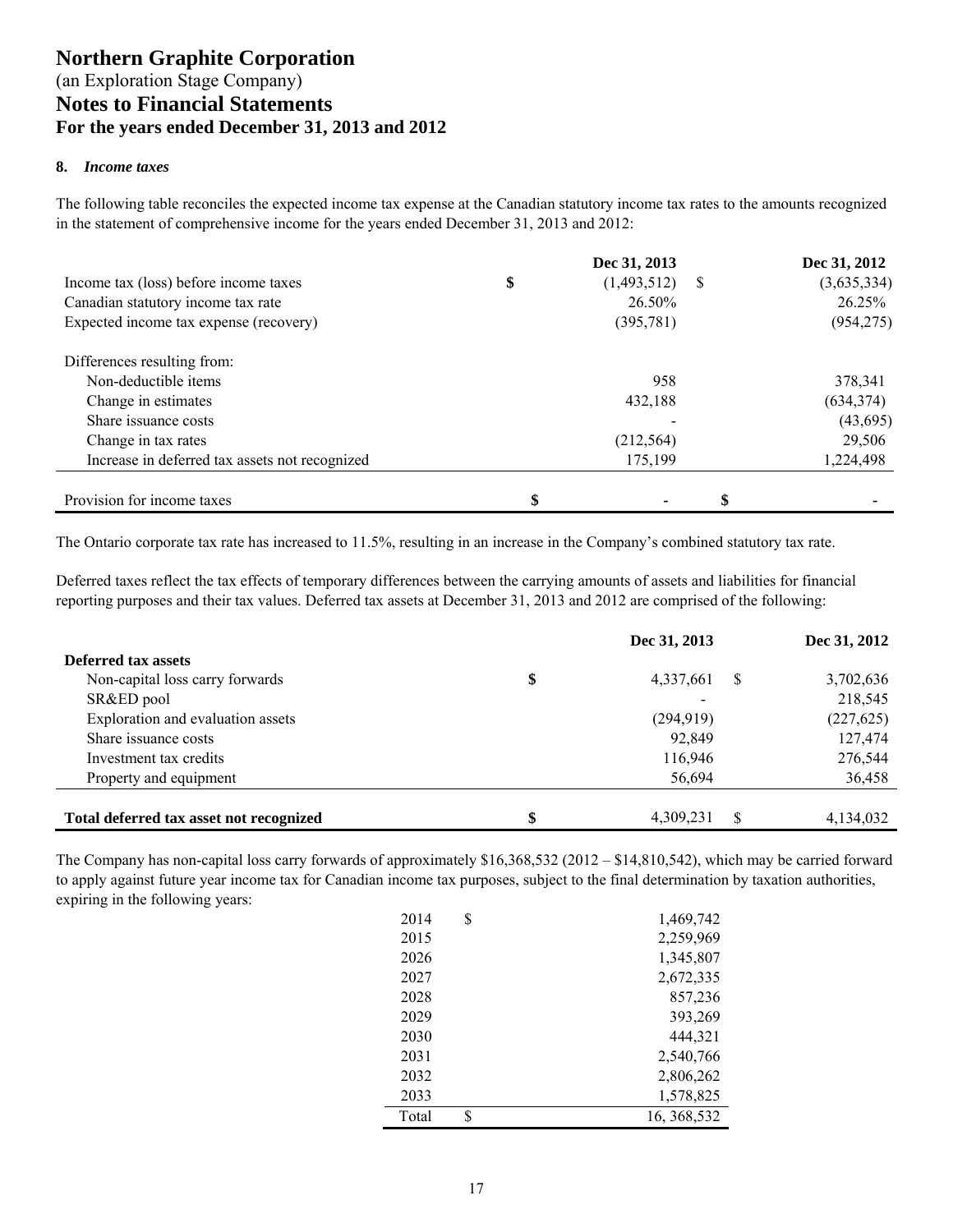### *9. Capital disclosures*

Capital of the Company consists of the equity attributable to the common shareholders, comprised of share capital and deficit. The Company's objective when managing capital is to safeguard the Company's ability to continue as a going concern so that it can continue to explore and develop its mineral resource property for the benefit of its shareholders. The Company manages its capital structure and makes adjustments based on the funds available to the Company in light of changes in economic conditions. The Board of Directors does not establish quantitative return on capital criteria for management, but rather relies on the expertise of the Company's management to sustain the future development of the Company. In order to facilitate the management of its capital requirements, the Company prepares annual expenditure budgets that consider various factors, including successful capital deployment and general industry conditions. Management reviews its capital management approach on an ongoing basis and believes that this approach, given the relative size of the Company, is reasonable.

As the Company is an exploration stage company, it has no revenues and its principal source of capital is from the issue of common shares. In order to achieve its objectives, the Company will spend its existing working capital and raise additional funds as required.

The Company is not subject to externally imposed capital requirements and there were no changes to the Company's approach to capital management during the year.

### *10. Loss per share*

|                                                             | <b>Year ended</b>        | Year ended               |
|-------------------------------------------------------------|--------------------------|--------------------------|
|                                                             | <b>December 31, 2013</b> | <b>December 31, 2012</b> |
| Loss and comprehensive loss for period                      | (1, 493, 512)            | (3,635,335)              |
| Weighted average number of shares – basic and fully diluted | 49.091.692               | 45.200.127               |
| Loss and comprehensive loss per share                       | (S0.03)                  | $(\$0.08)$               |

### *11. Financial instruments and risk management*

### **Fair value**

Certain of the Company's accounting policies and disclosures require the determination of fair value. Fair value represents the amount at which a financial instrument could be exchanged between willing parties, based on current markets for instruments with the same risk, principal and remaining maturity. Fair value estimates are based on quoted market values and other valuation methods. Fair values have been determined for measurement and/or disclosure purposes based on the following methods. When applicable, further information about the assumptions made in determining fair values is disclosed in the notes specific to that asset or liability.

In establishing fair value, the Company uses a fair value hierarchy based on levels as defined below:

- Level 1: defined as observable inputs such as quoted prices in active markets.
- Level 2: defined as inputs other than quoted prices in active markets that are either directly or indirectly observable.
- Level 3: defined as inputs that are based on little or no observable market data and, therefore, requiring entities to develop their own assumptions.

At December 31, 2013, the levels in the fair value hierarchy into which the Company's financial assets and liabilities are measured and recognized on the Statement of Financial Position at fair value on a recurring basis are categorized as follows:

|                           | Category | At December 31.<br>At December |           | At January 1. |
|---------------------------|----------|--------------------------------|-----------|---------------|
|                           |          | 2013                           | 31.2012   | 2012          |
|                           |          |                                |           |               |
| Cash and cash equivalents | Level 1  | 3,358,399                      | 8.281.725 | 1.624.696     |

At December 31, 2013, there were no financial assets and liabilities measured and recognized at fair value on a non-recurring basis. The Company's policy for determining when a transfer occurs between levels in the fair value hierarchy is to assess the impact at the date of the event or the change in circumstances that could result in a transfer. There were no transfers between Level 1, Level 2 and Level 3 during the year ended December 31, 2013.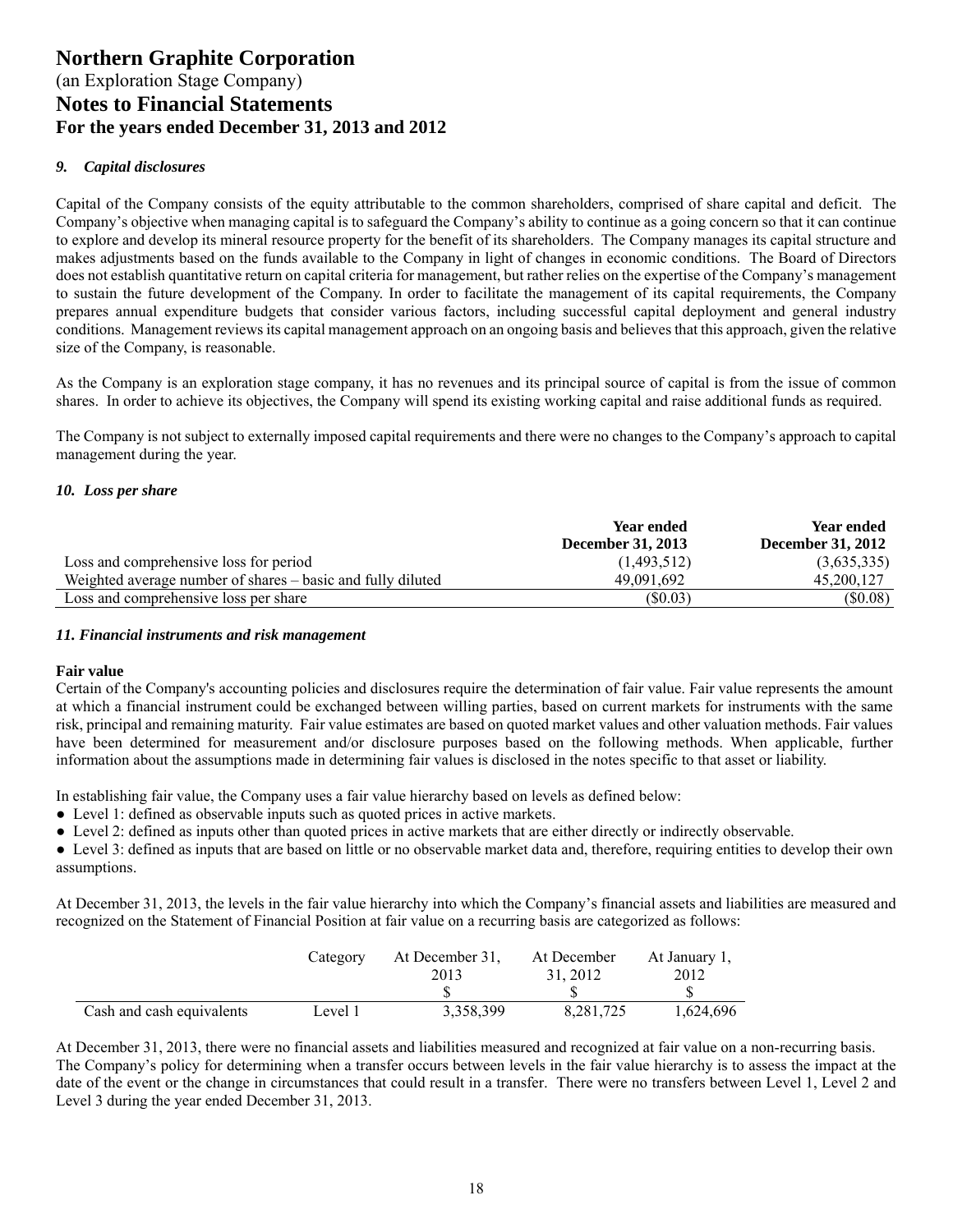At December 31, 2013, there were no financial assets or liabilities measured and recognized on the Consolidated Statement of Financial Position at fair value that would be categorized as Level 2 or Level 3 in the fair value hierarchy (December 31, 2012 - \$Nil; January 1, 2012 - \$Nil).

The carrying value of cash and cash equivalents, deposits and accounts payable and accrued liabilities approximates fair value due to the short-term nature of these financial instruments. The carrying value of the reclamation deposit approximates its fair value as it bears a market rate of interest.

### **Currency risk**

As the majority of the Company's expenditures are in Canadian dollars, the Company limits its exposure to currency risk by maintaining its cash and cash equivalents in Canadian dollars. The Company carries a portion of its accounts payable and accrued liabilities in US dollars, and is subject to currency risk on these balances. However, the Company considers this risk to be minimal.

### **Credit risk**

Credit risk is the risk of a loss if a counterparty to a financial instrument fails to meet its contractual obligations. The Company limits its exposure to credit risk by holding its cash in deposits with high credit quality Canadian financial institutions, and considers this risk to be minimal.

### **Liquidity risk**

Liquidity risk is the risk that the Company will not be able to meet is financial obligations as they come due. The Company manages its liquidity risk through the management of its capital structure as outlined in note 9. Further discussion on liquidity and management's plans are outlined in note 1. All of the Company's trade payables are due within 1 year.

### **Interest rate risk**

Interest rate risk is the risk that the fair value of future cash flows of a financial instrument will fluctuate because of changes in market interest rates. The Company is not exposed to interest rate risk due to the short-term nature of its financial instruments.

### *12. Related parties*

#### **Major Shareholder**

At the close of trading on January 25, 2012, Mindesta completed the distribution to Mindesta's shareholders of 9,413,581 shares of Northern owned by Mindesta. As at December 31, 2012, Mindesta's interest in Northern had decreased to less than 1%. As at December 31, 2013, Mindesta no longer owned any shares of Northern.

#### **Key Management Compensation**

In the year ended December 31, 2013, the Company expensed management fees to companies owned and controlled by key management personnel of \$157,500 (2012 – \$201,250) and expensed salary to key management personnel of \$430,000 (2012 – \$414,375). In the year ended December 31, 2013 and 2012, the Company provided short-term employee benefits totaling \$23,323 (2012 - \$23,929) to key management personnel. In the year ended December 31, 2013, the Company expensed share-based compensation for stock options granted to key management personnel of \$23,184. This expense was offset by a \$23,253 adjustment to the estimate for forfeitures of unvested options. As a result, the Company recorded a credit balance of \$69 in share-based compensation expense for the year ended December 31, 2013. In the year ended December 31, 2012, the Company expensed share-based compensation for stock options granted to key management personnel of \$123,890 (1,800,000 share options, 1,616,667 share options vested, exercisable at \$0.50; and 225,000 share options, 112,500 share options vested, exercisable at \$0.80) and share-based payments of \$1,251,353 to directors (500,000 share options exercisable at \$2.50; and 500,000 share options exercisable at \$0.85). In the year ended December 31, 2013, the Company provided bonus payments of \$48,000 (2011 - \$236,911) to key personnel.

### **Other Related Party Transactions**

During the year ended December 31, 2013, the Company expensed office rental payments of \$22,680 (2012 – \$19,170) to a Company whose CEO and a Director is also a Director of Northern.

### *13***.** *Commitments*

### **Leased mineral claims**

In connection with the Bissett Creek Property, the Company is required to make production royalty payments of \$20 per ton of graphite carbon concentrate produced to the previous owners and a 2.5% net smelter return payable on any other minerals derived and sold from